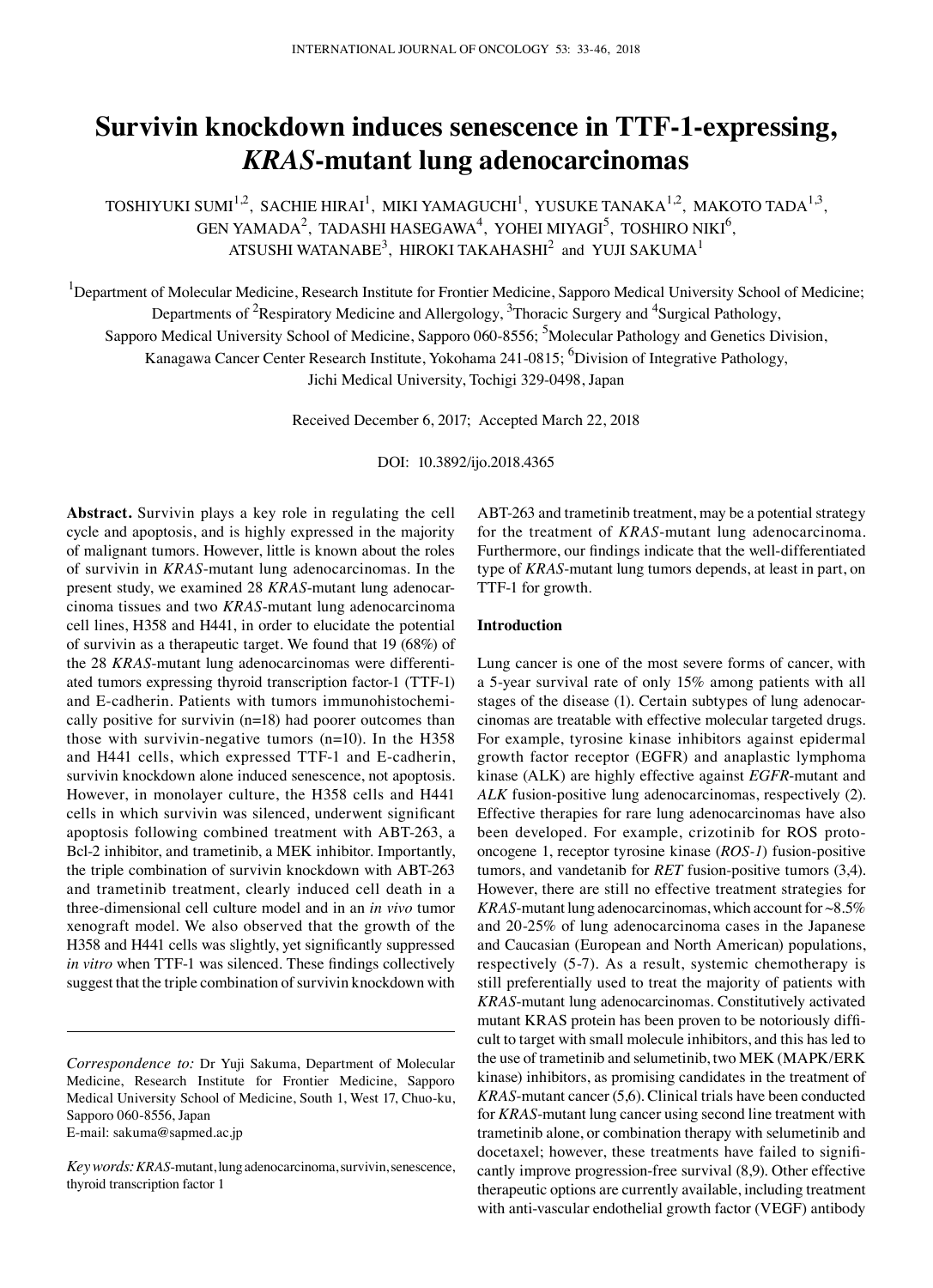(bevacizumab), anti-VEGFR antibody (ramucirumab) and anti-PD1 antibodies (nivolumab and pembrolizumab) (10-13); however, each of these drugs has shown only limited efficacy against *KRAS*-mutant lung adenocarcinomas.

Survivin, which is encoded by the baculoviral IAP repeat containing 5 (*BIRC5*) gene, is not expressed in normal adult tissues, apart from the thymus, placenta, CD34-positive hematopoietic stem cells and the colorectal mucosa. However, the protein is clearly expressed in the majority of malignant tumors, and is involved in carcinogenesis and therapeutic resistance (14,15). Survivin is a member of the inhibitor of apoptosis family of proteins, and it functions to suppress the activity of caspase 3/7 (14). Moreover, it plays an important role in chromosomal segregation and cytokinesis, and its expression level increases mostly at the G2/M phase of the cell cycle (15). The overexpression of survivin has been reported to be associated with a poor outcome in brain tumors, colorectal cancers, breast cancers and non-small-cell lung cancers (16-19). Furthermore, its expression levels are particularly high in tumors in which carcinoma cells are known to evade apoptosis, despite treatment with radiation or cytotoxic agents, including taxane and platinum (20-22). Indeed, the inhibition of survivin by treating cells with small-interfering RNAs (siRNAs) or ribozymes has been shown to enhance the sensitivity of cancer cells to these treatments (23). Thus, it has been proposed that inhibiting the expression or function of survivin may be a promising approach for overcoming resistance to therapy. However, to date, to the best of our knowledge, studies on the role(s) of survivin in *KRAS*-mutant lung adenocarcinomas are limited (24). In this study, through clinicopathological and molecular pathological analyses, we demonstrate that survivin may be a potential therapeutic target in *KRAS*-mutant lung adenocarcinomas.

The majority of invasive mucinous adenocarcinomas of the lung bear *KRAS* mutations and are negative for thyroid transcription factor 1 (TTF-1), an essential transcription factor for lung development encoded by the NK2 homeobox 1 (*NKX2‑1*) gene. TTF-1 is expressed and is oncogenic in virtually all *EGFR*-mutant lung adenocarcinomas (25); however, the expression rate and role(s) of TTF-1 in *KRAS*-mutant lung adenocarcinomas remain to be elucidated. In the present study, we aimed to determine the role of survivin in *KRAS*-mutant lung adenocarcinomas, as well as the role of TTF-1. Our data indicate that the majority of *KRAS*-mutant lung adenocarcinomas analyzed were positive for TTF-1; thus, TTF-1 may play a role in the proliferation of *KRAS*-mutant cancer cells.

## **Materials and methods**

*Primary KRAS-mutant lung adenocarcinoma tissues and immunohistochemistry.* All the experimental procedures involving human samples were approved by the Institutional Review Board at Sapporo Medical University. The samples used in this study were obtained from patients (n=208) who were operated on for lung adenocarcinoma at the Sapporo Medical University Hospital, Sapporo, Japan between January, 2005 and December, 2009. From these patients, we selected 28 patients (13%) whose tumors had a *KRAS* mutation (at codon 12 or 13) detected by the loop-hybrid mobility shift assay (26). These patients included 20 males and 8 females, with a median age of 63 years (range, 31-85 years; Table I). We did not obtain written informed consent from the patients for conducting this retrospective study. Instead, the patients were informed of the outline of this study through the website of Sapporo Medical University so that they could 'opt out' from the study if they wished. All pathological slides were reviewed and evaluated by two of the authors (T.S. and Y.S.). Hematoxylin and eosin (H&E) staining was performed using Tissue-Tek Hematoxylyn 3G (8657; Sakura Finetek Japan, Tokyo, Japan) and Tissue-Tek Eosin (8660; Sakuma FineTek Japan) according to the manufacturer's instructions. Immunohistochemical analysis for the expression of survivin, TTF-1 and E-cadherin was also carried out on formalin-fixed, paraffin-embedded tissue sections of the cancer specimens. Whole-tissue sections were retrieved using Novocastra Epitope Retrieval Solution 1 (pH 6.0) for E-cadherin expression or Solution 2 (pH 9.0) (both from Leica Biosystems, Nussloch, Germany) for the other antigens at 100˚C for 20 min. The primary antibodies used were anti-survivin (sc-17779; D-8; 1:200; Santa Cruz Biotechnology, Dallas, TX, USA), anti-TTF-1 (N1635; 8G7G3/1; pre-diluted; Dako Japan, Tokyo, Japan) and anti-Ecadherin (#14472; 4A2; 1:100; Cell Signaling Technology Japan, Tokyo, Japan). Immunohistochemical staining was conducted using the Leica BOND-MAX (Leica Biosystems). In this study, the cancer tissues were judged as positive for survivin and TTF-1 expression when  $\geq 10\%$  and  $\geq 50\%$  of the cancer cells exhibited positive nuclear staining, respectively. As for E-cadherin, the tissues were judged as positive when membranous staining was observed in ≥80% of the cancer cells. In addition, all the cancer tissues were classified as terminal respiratory unit (TRU) type or non-TRU type based on the definition in the literature (27).

*Kaplan‑Meier Plotter database.* We used the Kaplan-Meier Plotter online service (http://kmplot.com/analysis/index. php?p=background) to clarify whether a high *BIRC5* mRNA expression was associated with an unfavorable outcome in patients with lung adenocarcinomas (28).

*Cell culture and drugs used.* Two *KRAS*-mutant lung adenocarcinoma cell lines, NCI-H358 (G12C) and NCI-H441 (G12V), were obtained from the American Type Culture Collection (ATCC, Manassas, VA, USA) and maintained at 37°C in a humidified incubator with 5%  $CO<sub>2</sub>$ . The cells were cultured in RPMI-1640 (Nacalai Tesque, Kyoto, Japan) with 10% fetal bovine serum and antibiotics. The MEK inhibitor, trametinib (AdooQ BioScience, Irvine, CA, USA) and the Bcl-2 inhibitor (also known as a BH3 mimetic drug), ABT-263 (AdooQ BioScience), were also used in this study.

*Immunofluorescence staining of the cells.* Immunofluorescence staining was conducted as previously described for the expression of survivin (sc-17779; D-8; 1:200; Santa Cruz Biotechnology) and cytokeratin 7 (#4465; D1E4; 1:400; Cell Signaling Technology) in the H441 cells (29,30). Briefly, cells grown on 35-mm glass bottom, collagen-coated dishes (D11134H; Matsunami Glass, Osaka, Japan) were fixed with 4% paraformaldehyde at room temperature for 15 min followed by permeabilization with 0.5% Triton X-100 for 2 min. After the cells were rinsed with tris-buffered saline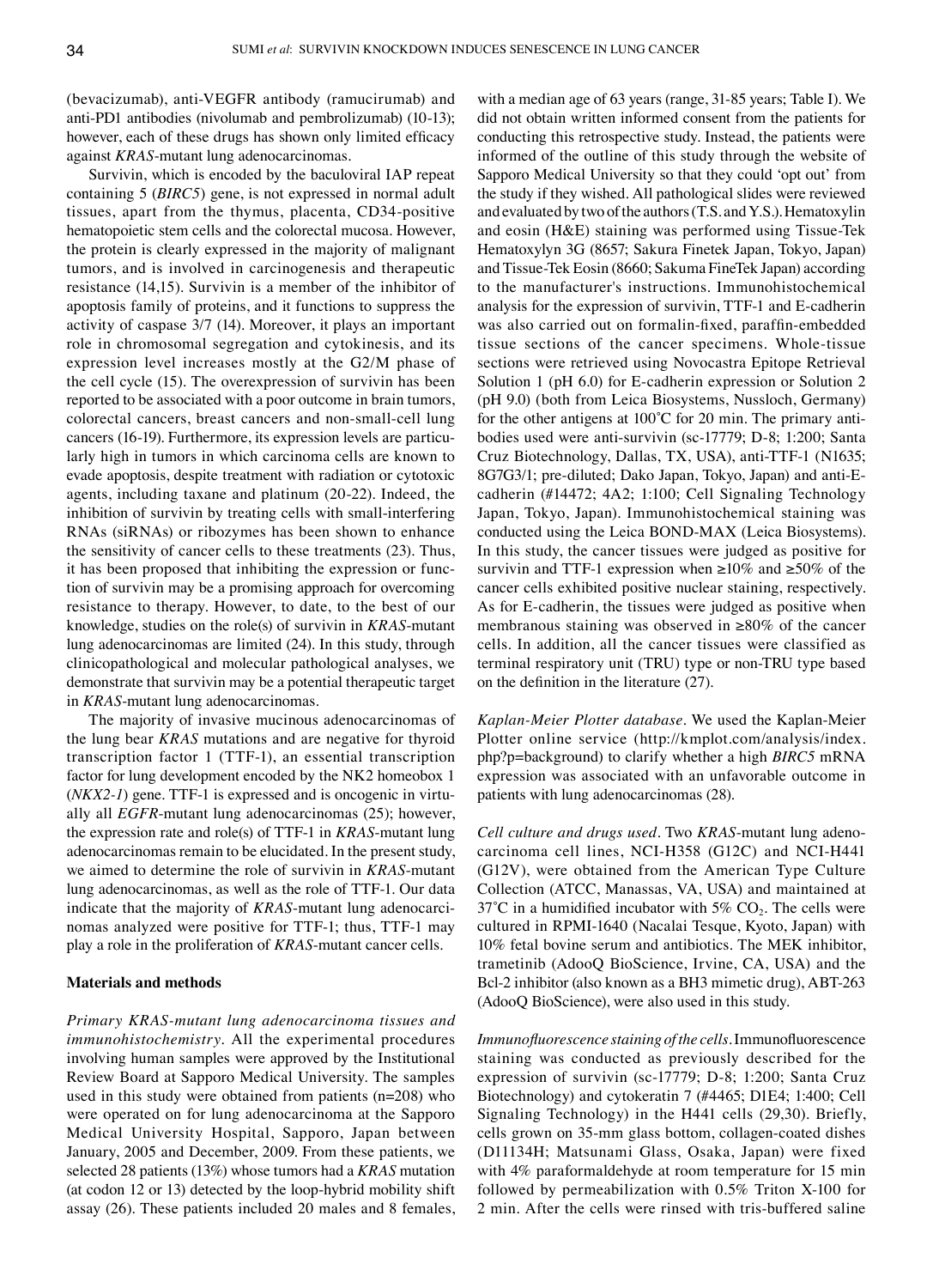| Pt | Age/<br>sex | Smoking<br>history<br>(pack<br>year) | history    | TRU or<br>Dominant non-TRU<br>type | Staging        |                                  |                          | Survivin TTF-1 E-cadherin (months) | <b>OS</b> | Deceased<br>or alive | <b>DFS</b>   | (months) Recurrence      |
|----|-------------|--------------------------------------|------------|------------------------------------|----------------|----------------------------------|--------------------------|------------------------------------|-----------|----------------------|--------------|--------------------------|
| 1  | 74/M        | 37.5                                 | Pap        | <b>TRU</b>                         | 1B             | $\ddot{}$                        | $+$                      | $\ddot{}$                          | 117       | Alive                | 117          |                          |
| 2  | 68/M        | 34.5                                 | <b>MIA</b> | <b>TRU</b>                         | 1A             | $\ddot{}$                        | $+$                      | $^{+}$                             | 55        | Alive                | 55           | $\overline{a}$           |
| 3  | 62/M        | 82                                   | <b>MIA</b> | <b>TRU</b>                         | 1A             | $\overline{\phantom{a}}$         | $\ddot{}$                | $\ddot{}$                          | 127       | Alive                | 127          | $\overline{a}$           |
| 4  | 81/F        | 50                                   | Pap        | <b>TRU</b>                         | 2A             | $+$                              | $\ddot{}$                | $\ddot{}$                          | 25        | Deceased             | 25           | $\overline{a}$           |
| 5  | 60/M        | 80                                   | Pap        | <b>TRU</b>                         | 2A             | $\ddot{}$                        | $\ddot{}$                | $\ddot{}$                          | 120       | Alive                | 120          | $\overline{\phantom{0}}$ |
| 6  | 58/M        | 40                                   | Pap        | <b>TRU</b>                         | 1B             | $+$                              | $\overline{\phantom{a}}$ | $\overline{+}$                     | 45        | Deceased             | 28           | $\ddot{}$                |
| 7  | 64/M        | $\boldsymbol{0}$                     | <b>MIA</b> | <b>TRU</b>                         | 1A             | $\overline{\phantom{0}}$         | $\ddot{}$                | $+$                                | 115       | Alive                | 115          |                          |
| 8  | 60/M        | 69                                   | <b>AIS</b> | <b>TRU</b>                         | 1A             | $\overline{\phantom{a}}$         | $\overline{+}$           | $\ddot{}$                          | 51        | Alive                | 51           | $\overline{a}$           |
| 9  | 49/F        | 14                                   | Pap        | Non-TRU                            | 2A             | $\overline{a}$                   | $\overline{\phantom{a}}$ | $\ddot{}$                          | 97        | Alive                | 97           | $\overline{\phantom{0}}$ |
| 10 | 65/M        | 44                                   | <b>AIS</b> | TRU                                | 1A             | $\overline{\phantom{a}}$         | $\ddot{}$                | $+$                                | 106       | Alive                | 106          |                          |
| 11 | 73/F        | 50                                   | Pap        | Non-TRU                            | 2A             | $\begin{array}{c} + \end{array}$ | $\overline{\phantom{a}}$ | $+$                                | 76        | Alive                | 76           | $\overline{a}$           |
| 12 | 31/F        | $\boldsymbol{0}$                     | <b>IMA</b> | Non-TRU                            | $\overline{4}$ | $+$                              | $\overline{\phantom{a}}$ | $+$                                | 7         | Deceased             | $\mathbf{1}$ | $+$                      |
| 13 | 73/M        | 53                                   | Pap        | Non-TRU                            | 3A             | $\ddot{}$                        | $\overline{a}$           | $^{+}$                             | 11        | Deceased             | 11           | $+$                      |
| 14 | 33/F        | $\boldsymbol{0}$                     | <b>IMA</b> | Non-TRU                            | 2B             | $\overline{a}$                   | $\overline{a}$           | $^{+}$                             | 71        | Alive                | 71           |                          |
| 15 | 68/M        | 48                                   | Pap        | Non-TRU                            | 1B             | $\ddot{}$                        | $\overline{\phantom{a}}$ | $^{+}$                             | 86        | Alive                | 86           |                          |
| 16 | 67/M        | $\boldsymbol{0}$                     | Acinar     | <b>TRU</b>                         | 2A             | $+$                              | $+$                      | $\ddot{}$                          | 10        | Deceased             | 9            | $+$                      |
| 17 | 59/M        | 39                                   | Pap        | TRU                                | 1A             | $+$                              | $\ddot{}$                | $\ddot{}$                          | 104       | Alive                | 104          | $\overline{a}$           |
| 18 | 50/M        | 40                                   | <b>IMA</b> | Non-TRU                            | 2B             | $\begin{array}{c} + \end{array}$ | $\ddot{}$                | $+$                                | 25        | Alive                | 25           | $\overline{a}$           |
| 19 | 61/F        | $\boldsymbol{0}$                     | <b>IMA</b> | Non-TRU                            | 1A             | $+$                              | $\overline{\phantom{a}}$ | $+$                                | 82        | Alive                | 82           | $\overline{\phantom{0}}$ |
| 20 | 40/M        | 13.5                                 | <b>AIS</b> | TRU                                | 1A             | $\overline{\phantom{a}}$         | $+$                      | $^{+}$                             | 99        | Alive                | 99           |                          |
| 21 | 62/M        | 30                                   | Pap        | <b>TRU</b>                         | 1A             | $\overline{+}$                   | $\ddot{}$                | $\ddot{}$                          | 96        | Alive                | 96           |                          |
| 22 | 79/M        | $\boldsymbol{0}$                     | Pap        | TRU                                | 1A             | $\ddot{}$                        | $\pm$                    | $\ddot{}$                          | 53        | Deceased             | 9            | $+$                      |
| 23 | 55/M        | 37                                   | Pap        | <b>TRU</b>                         | 1A             | $\overline{\phantom{a}}$         | $+$                      | $^{+}$                             | 91        | Alive                | 91           | $\overline{a}$           |
| 24 | 71/F        | $\boldsymbol{0}$                     | Pap        | <b>TRU</b>                         | 1A             | $\overline{\phantom{a}}$         | $+$                      | $+$                                | 120       | Alive                | 120          | $\overline{a}$           |
| 25 | 59/M        | 38                                   | Solid      | Non-TRU                            | 1A             | $\ddot{}$                        | $\ddot{}$                | $\ddot{}$                          | 42        | Deceased             | 43           | $\overline{a}$           |
| 26 | 85/F        | $\overline{0}$                       | <b>IMA</b> | Non-TRU                            | 2B             | $\ddot{}$                        | $\overline{\phantom{a}}$ | $\ddot{}$                          | 26        | Deceased             | 14           | $+$                      |
| 27 | 73/M        | 40                                   | <b>MIA</b> | <b>TRU</b>                         | 1A             | $+$                              | $\pm$                    | $^{+}$                             | 57        | Deceased             | 57           |                          |
|    | 28 78/M     | $\boldsymbol{0}$                     | Pap        | TRU                                | 3A             | $\overline{\phantom{a}}$         | $\ddot{}$                | $^{+}$                             | 64        | Deceased             | 64           | $\overline{a}$           |

Table I. Clinicopathological findings of the 28 patients with *KRAS*-mutant lung adenocarcinoma.

Pt, patient; Pap, papillary predominant adenocarcinoma; MIA, minimally invasive adenocarcinoma; AIS, adenocarcinoma *in situ*; IMA, invasive mucinous adenocarcinoma; acinar, acinar-predominant adenocarcinoma; solid, solid adenocarcinoma; TRU, terminal respiratory unit; TTF-1, thyroid transcription factor 1; OS, overall survival, DFS, disease-free survival.

(TBS), they were blocked using 3% BSA/TBS for 60 min at room temperature. The samples were then incubated overnight at 4˚C with the two primary antibodies mentioned above. The samples were subsequently incubated with two secondary antibodies, Alexia Fluor 488-conjugated donkey anti-mouse IgG (A-21202; 1:400; Thermo Fisher Scientific Japan, Yokohama, Japan) and Alexa Fluor 594-conjugated goat anti-rabbit IgG (A-11012; 1:400; Thermo Fisher Scientific). The cells were finally observed under an inverted microscope (IX-71; Olympus, Tokyo, Japan) and photographed (DP80; Olympus).

RNA interference assay. The cells (3x10<sup>6</sup>) were plated in 94-mm culture dishes and transfected with negative control (NC) siRNA duplexes (1027281; Qiagen, Valencia, CA, USA) or siRNA duplexes targeting *BIRC5* and *NKX2‑1*  using Lipofectamine RNAiMAX reagent and OPTI-MEM I

(Thermo Fisher Scientific), as previously described (28-30). Two types of siRNA duplexes were used for transient survivin (encoded by the *BIRC5* gene) or TTF-1 (encoded by the *NKX2‑1* gene) knockdown: Silencer Select Validated siRNA (Ambion #s1457 and #s1458, termed *BIRC5* siRNA #1 and #2, respectively, in this study; Thermo Fisher Scientific) and Silencer Select Pre-designed siRNA (Ambion #s14152 and #s14153, termed NKX2-1 siRNA #1 and #2, respectively; Thermo Fisher Scientific). The final concentration of the siRNA used in each *in vitro* experiment was 10 nM. The downregulation of the expression of the targeted genes was verified by western blot analysis.

*Assessment of cell viability and apoptosis.* The number of viable cells was estimated using a CellTiter Glo 3D Cell Viability assay (Promega, Madison, WI, USA) according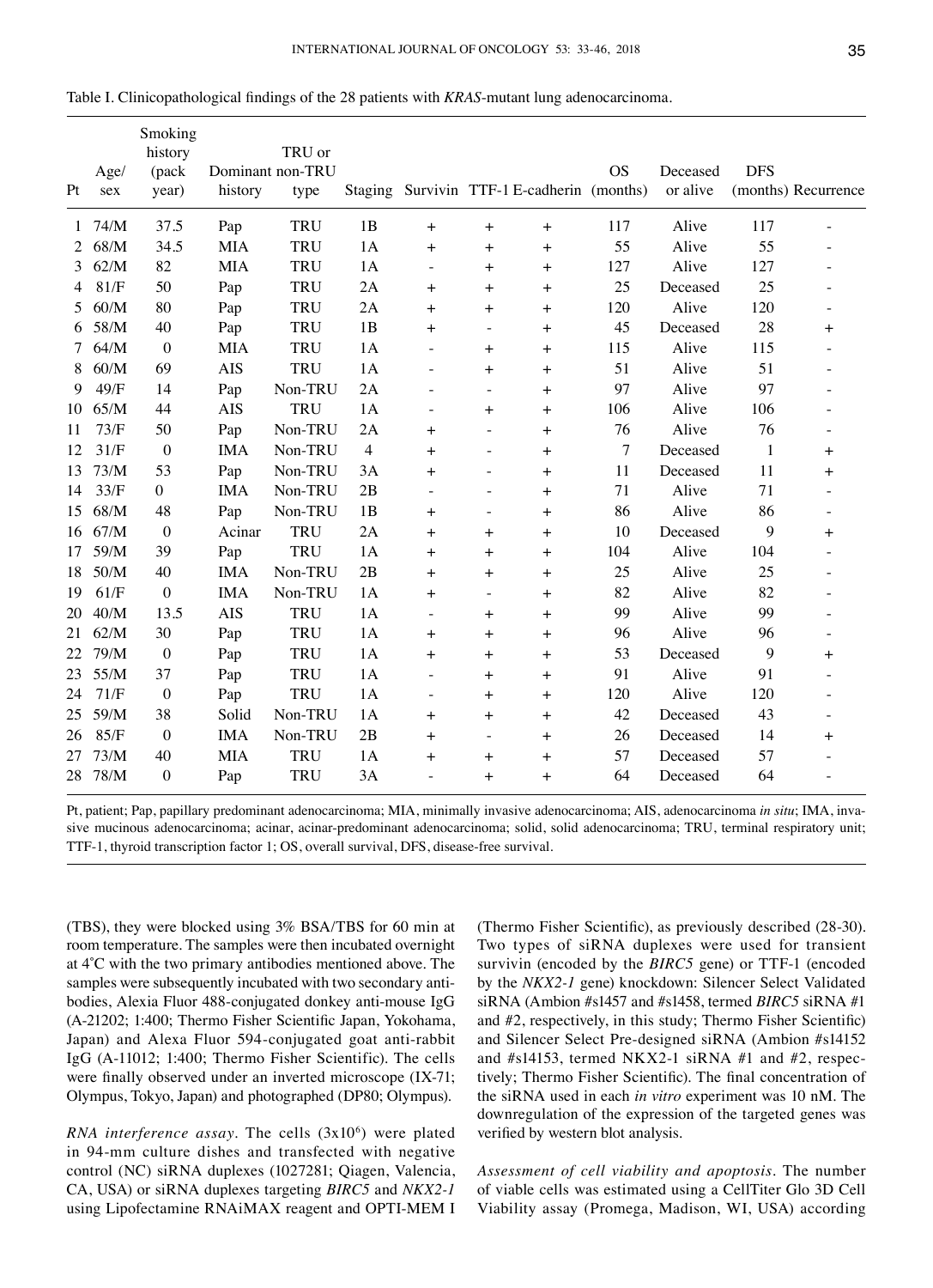to the manufacturer's instructions. Apoptosis was assessed by western blot analysis of cleaved poly(ADP-ribose) polymerase 1 (PARP-1) or Caspase-Glo 3/7 assay (Promega), as previously described (30,31). The luminescence of viable or apoptotic cells was measured with the Infinite 200 microplate reader (Tecan Japan, Kawasaki, Japan). All results are presented as the means  $\pm$  SD.

*Cell cycle analysis by flow cytometry.* The cells were reverse transfected with NC siRNA or *BIRC5* siRNA, and then grown for 48 h. The cells were then harvested and fixed in 75% methanol at 4˚C overnight. The cells were washed twice with cold phosphate-buffered saline (PBS) and stained with propidium iodide (PI) (0.5 mg/ml RNase, and 0.1 mg/ml PI in PBS) for 30 min at room temperature. The stained cells were characterized using a flow cytometer (Beckman Coulter Corp., Tokyo, Japan), and the DNA content was analyzed using FlowJo software.

*Senescence associated β‑galactosidase staining and the counting of multinuclear cells*. The cells (5x10<sup>5</sup> cells) were plated in 60-mm culture dishes before staining. Cellular senescence was detected using the Cellular Senescence kit (OZ Biosciences, San Diego, CA, USA), according to the manufacturer's instructions. Briefly, the cells were washed twice with PBS and then fixed in the fixation buffer provided in the kit at room temperature for 15 min. The cells were then washed twice with PBS, and stained using the β-galactosidase staining solution provided with the kit for 18 h at 37˚C in a humidified incubator. The cells were visualized under a light microscope (IX-71; Olympus) and photographed (DP80; Olympus). Granules stained blue within the cytoplasm were considered positive for β-galactosidase staining. We also assessed the proportion of multinuclear cells, which are cells with two or more nuclei in the cytoplasm, by counting the number of multinuclear cells in at least 3 high-power fields under the same microscope mentioned above.

*Western blot analysis.* Western blot analysis for the expression of E-cadherin, vimentin, TTF-1, PARP-1, γH2AX, Bim, total AKT, phospho-AKT, total ERK1/2, phospho-ERK1/2 and β-actin was performed as previously described (29-31). Additional primary antibodies used in the present study were anti-survivin (#2808; 71G4B7; 1:1,000 dilution; Cell Signaling Technology) and anti-p21 (#2947; 12D1; 1:1,000 dilution; Cell Signaling Technology). The cells were lysed in NuPAGE LDS Sample Buffer (Thermo Fisher Scientific). The cell lysates (15  $\mu$ g of total protein in each well) were separated by SDS-PAGE (SuperSep Ace, 5-20%, 13 wells; Wako Pure Chemicals, Osaka, Japan) and transferred onto polyvinylidene difluoride (PVDF) membranes. The membranes were blocked by incubation with 3% non-fat dry milk in TBS for 1 h at room temperature and incubated overnight at 4˚C with the primary antibodies mentioned above. The membranes were then washed 3 times and then incubated for 1 h at room temperature with species-specific horseradish peroxidase-conjugated secondary antibodies (NA931 or NA934; GE Healthcare, Buckinghamshire, UK). Blots were visualized using Supersignal West Pico Chemiluminescent Substrate (Thermo Fisher Scientific). Band intensity levels on X-ray films were normalized to β-actin using ImageJ (National Institutes of Health, Bethesda, MD, USA).

*Crystal violet staining.* The NC siRNA- or *BIRC5* siRNAtransfected H358 cells and H441 cells were cultured for 48 h. The cells were then plated at a density of  $5x10<sup>5</sup>$  cells into the wells of a 6-well plate and treated with ABT-263 (1  $\mu$ M) alone, trametinib (25 nM) alone, both, or neither for 72 h. The plate was placed on ice, and the cells were washed twice with cold PBS, and then were fixed in ice-cold 100% methanol for 10 min. Following fixation, the cells were moved to room temperature and stained with 0.5% crystal violet solution (Tokyo Chemical Industry, Tokyo, Japan) diluted in 25% methanol for 10 min. Plates containing stained cells were then photographed using a digital camera (D610; Nikon, Tokyo, Japan).

*Three-dimensional (3D) 'on-top' culture.* The cells were cultured above a thin layer of 100% Matrigel (Corning, Corning, NY, USA) in RPMI-1640 medium, termed '3D on-top culture', as previously described, with minor modifications(32,33). Briefly, the Corning 96-well Flat Clear White Polystyrene TC-Treated Microplates were coated with 30  $\mu$ l/well of Matrigel and incubated at 37°C for 30 min to allow the Matrigel to solidify. Subsequently, each microspheroid [consisting of 50 cells in suspension for 24 h using PrimeSurface 96U plate (Sumitomo Bakelite, Tokyo, Japan)] was placed on the top of the Matrigel in each well, and grown for 72 h in 100  $\mu$ l medium.

*Mouse tumor xenograft model.* All animal experimentation was conducted in accordance with the protocol approved by the Animal Committee at Sapporo Medical University. The experiments were performed using 6-8-week-old female mice (n=15) (KSN/Slc nude mice; Hokudo, Sapporo, Japan). This study used a minimum of 5 mice per group. The mice were kept throughout the experiment in pleasant conditions (temperature, 20-26 ˚C; humidity, 40-60%) and were able to freely access food and water. The weights of the mice upon purchase and upon sacrifice were 23 g and 20 g on average, respectively. At 6 h following NC siRNA or *BIRC5* siRNA #1 transfection,  $5x10<sup>6</sup>$  H358 cells were collected in 50  $\mu$ l of RPMI-1640 and then mixed with 50  $\mu$ l of Matrigel. The cell/Matrigel mixture was subcutaneously injected into the right flanks of mice anesthetized by inhalation of isoflurane (3-5%; Pfizer, New York, NY, USA). Each mouse received a single injection of H358 cells, and thus developed a single tumor nodule later. At 10 days after the injection, we injected AteloGene (Koken, Tokyo, Japan) containing NC siRNA (n=5) or *BIRC5* siRNA (n=10) near the tumor nodules to administer the siRNA continuously. Mice that were injected with *BIRC5* siRNA-transfected cells  $(n=10)$  were administered the vehicle  $(n=5)$  or a combination of ATB-263 (50 mg/kg) and trametinib (0.6 mg/kg) (n=5) orally once daily for 22 days (days 10-32 post-injection of the cells) (34-36). ABT-263 was dissolved in 10% ethanol, 30% polyethylene glycol 400, and 60% Phosal 50 PG; trametinib was dissolved in 10% Cremophor EL, 10% PEG400, and 80%  $dH<sub>2</sub>O$  (Nacalai Tesque). The mice were monitored daily for body weight and general condition. Following any sign of deterioration in any mouse during the ABT-263 and trametinib therapy, the administration to the mouse was terminated immediately. Tumors were measured twice weekly using a caliper,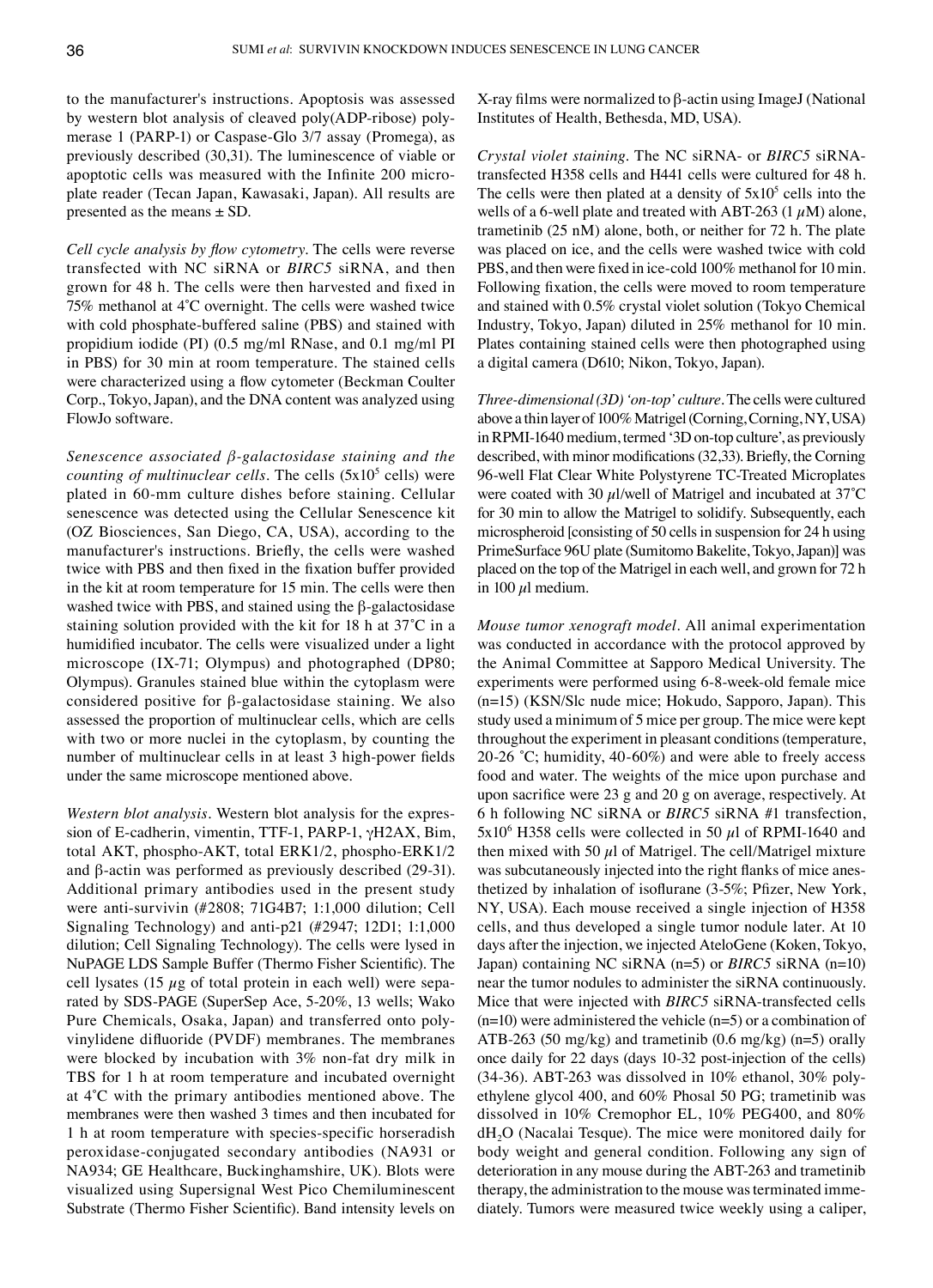

and the volume was calculated using the following formula:  $0.5$  x (width)<sup>2</sup> x length. After the observation, mice were anesthetized by inhalation of isoflurane and then sacrificed by cervical dislocation. The tumor nodules were subsequently removed for weight and histology.

*Statistical analysis.* The Kaplan-Meier method was used to estimate overall survival and disease-free survival of the 28 patients with KRAS-mutant lung adenocarcinoma. Differences in the survival curves between patients with survivin-positive and -negative tumors were compared using the log-rank test. Differences in caspase activity or cell viability between the untreated and treated cells were evaluated by Dunnett's test, a multiple comparison test as were differences in the number of multinuclear cells or senescenceassociated β-galactosidase-positive cells between untreated and treated cells. One-way analysis of variance (ANOVA) followed by the Tukey-Kramer multiple comparison test was



Figure 1. Survivin expression affects the survival of *KRAS*-mutant lung adenocarcinoma patients. (A) Kaplan-Meier curves for overall survival (OS) according to the mRNA expression levels of *BIRC5* in patients with lung adenocarcinoma. The data were obtained from the Kaplan-Meier Plotter database (28). (B) Immunofluorescence of H441 cells expressing survivin and cytokeratin 7 (CK7). Survivin was mainly localized to the nuclei. Scale bar, 20  $\mu$ m. (C) Immunohistochemistry for survivin expression in *KRAS*-mutant lung adenocarcinoma samples from two patients. Of note, survivin was mainly located in the nuclei of the cancer cells (patient 22). Scale bars,  $100 \mu$ m. (D) Kaplan-Meier curves for OS according to the immunohistochemical expression levels of survivin in patients with *KRAS*-mutant lung adenocarcinoma. (E) Kaplan-Meier curves for disease-free survival according to the immunohistochemical expression levels of survivin in patients with *KRAS*-mutant lung adenocarcinoma.

performed to evaluate the effects of survivin knockdown, and survivin depletion plus combined therapy with ATB-263 and trametinib, on the cells or tumor xenografts. A P-value <0.05 were considered significant. All statistical calculations were performed using JMP software (JMP for Windows version 7, SAS Institute Japan, Tokyo, Japan).

## **Results**

*Patients with survivin-positive tumors have poorer outcomes.*  First, we searched the Kaplan-Meier Plotter for an association between the mRNA expression levels of the *BIRC5* and the outcome of patients with lung adenocarcinoma. We found that the overall survival (OS) of the patients with a high *BIRC5* expression (n=358) was markedly shorter than that of patients with a low *BIRC5* expression (n=362) (hazard ratio, 2.41; P=3.1e<sup>-13</sup>) (Fig. 1A) by utilizing the Kaplan-Meier Plotter (28). We then focused on survivin (BIRC5) protein, not its mRNA,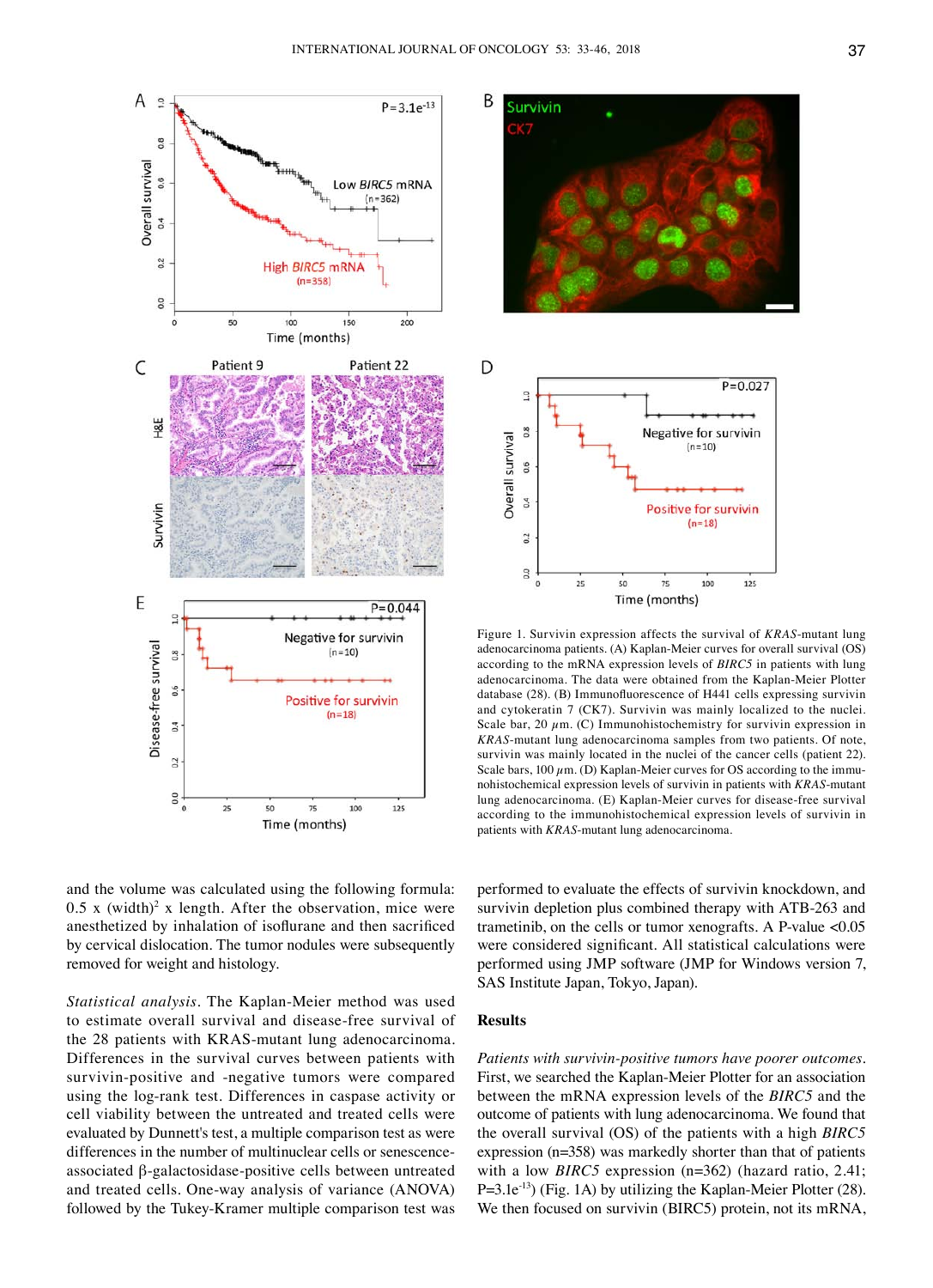Figure 2. There are *KRAS*-mutant lung adenocarcinomas expressing thyroid transcription factor 1 (TTF-1). (A) Immunohistochemistry for TTF-1 expression in *KRAS*-mutant lung adenocarcinoma samples from two patients. The tumor cells of invasive mucinous adenocarcinoma (patient 26) were completely negative for TTF-1. Scale bars, 100  $\mu$ m. (B) Representative western blots of untreated H358 and H441 cells. Both cell lines were positive for TTF-1.

using immunocytochemistry, and found that it was mainly localized to the nuclei of the cells (Fig. 1B). Subsequently, we examined 28 *KRAS*-mutant lung adenocarcinoma samples for survivin expression using immunohistochemistry (Fig. 1C), and found that the OS rates of the patients with survivin-positive adenocarcinoma (n=18) was significantly shorter than that of patients with survivin-negative tumors  $(n=10)$  (P=0.027) (Fig. 1D). As expected, we obtained a similar result in the disease-free survival data analyzed (Fig. 1E).

*KRAS-mutant lung adenocarcinomas are differentiated and positive for TTF‑1 and E-cadherin.* The majority of invasive mucinous adenocarcinomas of the lung bear the *KRAS* mutation, and do not express TTF-1 (25). Furthermore, more than half of *KRAS*-mutant lung adenocarcinoma cell lines (41/75, 55%) are negative for E-cadherin and positive for vimentin, indicating that the cell lines are more mesenchymal (36). In this study, however, the *KRAS*-mutant lung adenocarcinoma tissues were mostly positive for TTF-1 (19/28, 68%) and E-cadherin (28/28, 100%) (Table I). In addition, more than half of the tumors (18/28, 64%) were classified as TRU-type, and 7 out of the 28 (25%) tumors were diagnosed as adenocarcinoma *in situ* (AIS) or minimally invasive adenocarcinoma (MIA) (Table I; Fig. 2A). These findings suggested that the majority of the operable *KRAS*-mutant lung adenocarcinomas in Japan are of a relatively well‑differentiated type. We further confirmed that 4 out of the 5 invasive mucinous adenocarcinomas stained negative for TTF‑1 (Table I; Fig. 2A). Based on these findings, we then sought to analyze two *KRAS*-mutant lung adenocarcinoma cell lines, H358 cells and H441 cells, expressing TTF-1, E-cadherin and survivin (Fig. 2B).

*Survivin knockdown impairs cell division, and induces senescence in KRAS-mutant lung adenocarcinoma cells.* We knocked down survivin expression through RNA interference in the H358 cells and H441 cells in order to elucidate whether and to what degree survivin affects the survival and/or proliferation of these cells. Survivin knockdown clearly decreased the proliferation of the two cell lines examined (Fig. 3A); however, it is unlikely that this was a result of apoptosis in terms of PARP-1 cleavage analyses (Fig. 3B). In addition, survivin knockdown considerably upregulated the phosphorylation of ERK1/2 (the main proliferative signal downstream of KRAS); however, the knockdown of survivin had a lesser effect on the PI3K-AKT pathway (Fig. 3B).

Survivin knockdown significantly increased the ratio of swelled to flattened cells, some of which had several nuclei (Fig. 3C and D). Cell cycle analyses using flow cytometry revealed an increase in the peak of tetraploid cells, reflecting cell cycle arrest and an increase in the number of binuclear cells. Furthermore, we observed a peak in the number of octoploid cells, suggesting that the binuclear cells were unable to divide under these conditions (Fig. 3E). The expression of p21, a senescence-associated protein, increased gradually with time in the cells in which survivin was knocked down (Fig. 3B), and senescence-associated β-galactosidase activity was also elevated (Fig. 3F and G). These findings collectively suggest that survivin knockdown inhibits cell division, and induces senescence in *KRAS*-mutant lung adenocarcinoma cells.

*Combination therapy with survivin knockdown, ABT-263 and trametinib, induces massive apoptosis of KRAS-mutant lung adenocarcinoma cells.* Given that survivin knockdown induced senescence, not apoptosis of *KRAS*-mutant lung adenocarcinoma cells, we then wished to determine whether ABT-263, a Bcl-2 inhibitor, and trametinib, a MEK inhibitor, induced apoptosis of *KRAS*-mutant lung cancer cells, as others have demonstrated that ABT-263 preferentially induces apoptosis of senescent cells (37), and MEK inhibitors are particularly effective at inducing apoptosis of *KRAS*-mutant cells when combined with ABT-263 (38). Thus, in this study,

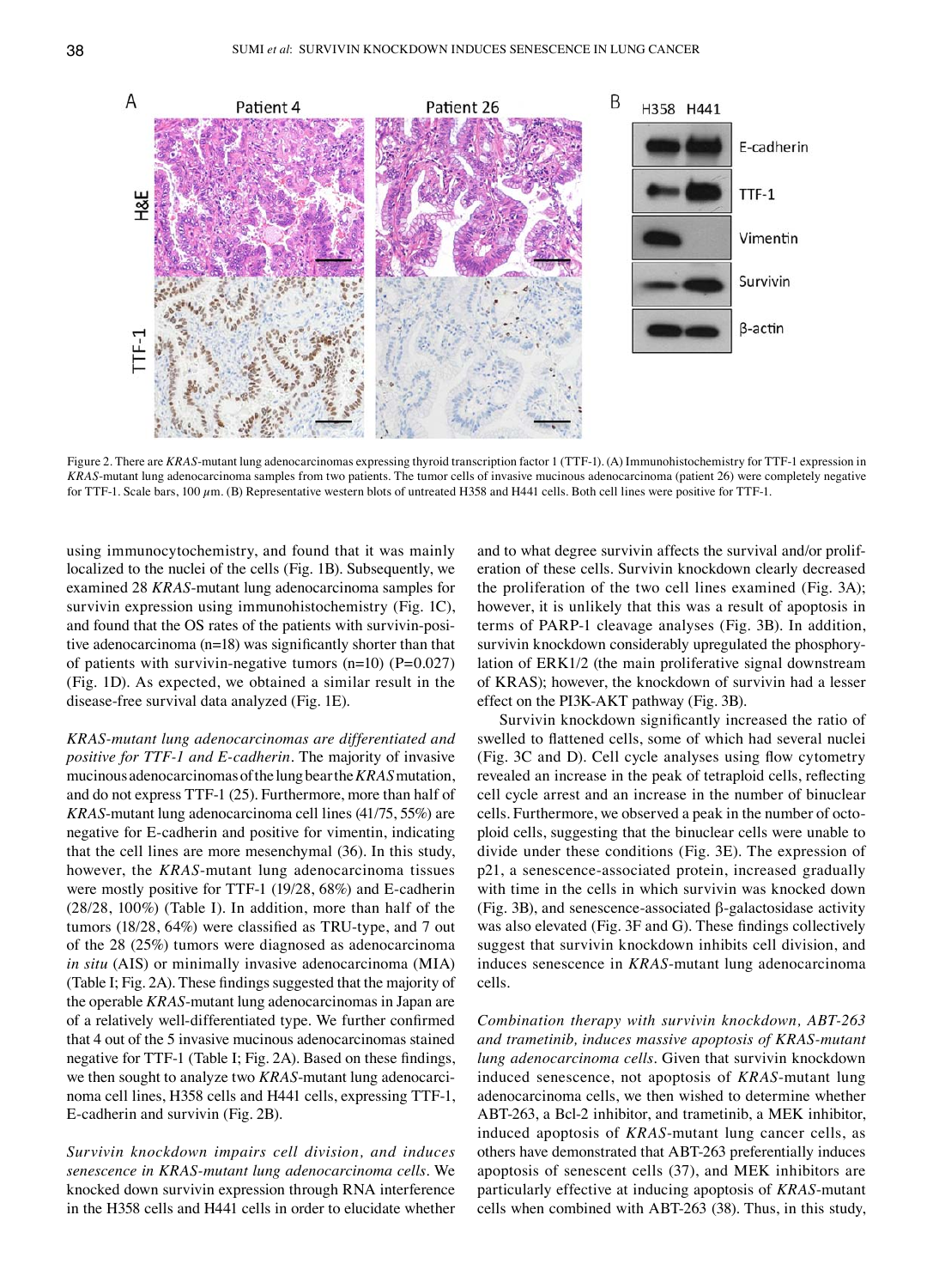

Figure 3. Survivin knockdown induces senescence, but not apoptosis of *KRAS*-mutant lung adenocarcinoma cells. (A) Effects of survivin knockdown on proliferation of H358 and H441 cells. Cells were transfected with NC siRNA or *BIRC5* siRNA (10 nM each) and cultured for 48 h. Cell viability was then assessed for a further 96 h in triplicate. Results are expressed as the means  $\pm$  SD; \*\*P<0.01. (B) Western blot analysis of the effects of survivin knockdown in H358 and H441 cells. Cell were transfected with NC siRNA or *BIRC5* siRNA and then cultured for 72 or 120 h. (C and D) Induction of multinucleation in cells following survivin knockdown. The NC siRNA- or *BIRC5* siRNA (10 nM each)-transfected H358 and H441 cells were cultured for 72 or 120 h, and the number of nuclei in each cell line was then counted. Results are expressed as the means  $\pm$  SD; Scale bars, 50  $\mu$ m; \*\*P<0.01. (E) Cell cycle analysis using a flow cytometer. Cells were transfected with NC siRNA or *BIRC5* siRNA (10 nM each) and then grown for 48 h. The number of tetraploids and octoploids markedly increased. (F and G) Induction of senescence-associated β-galactosidase-positive cells by survivin knockdown. The NC siRNA- or *BIRC5* siRNA (10 nM each)-transfected H358 and H441 cells were cultured for 72 or 120 h, and the number of stained cells was then evaluated. Results are shown as the means  $\pm$  SD; Scale bars, 50  $\mu$ m; \*\*P<0.01.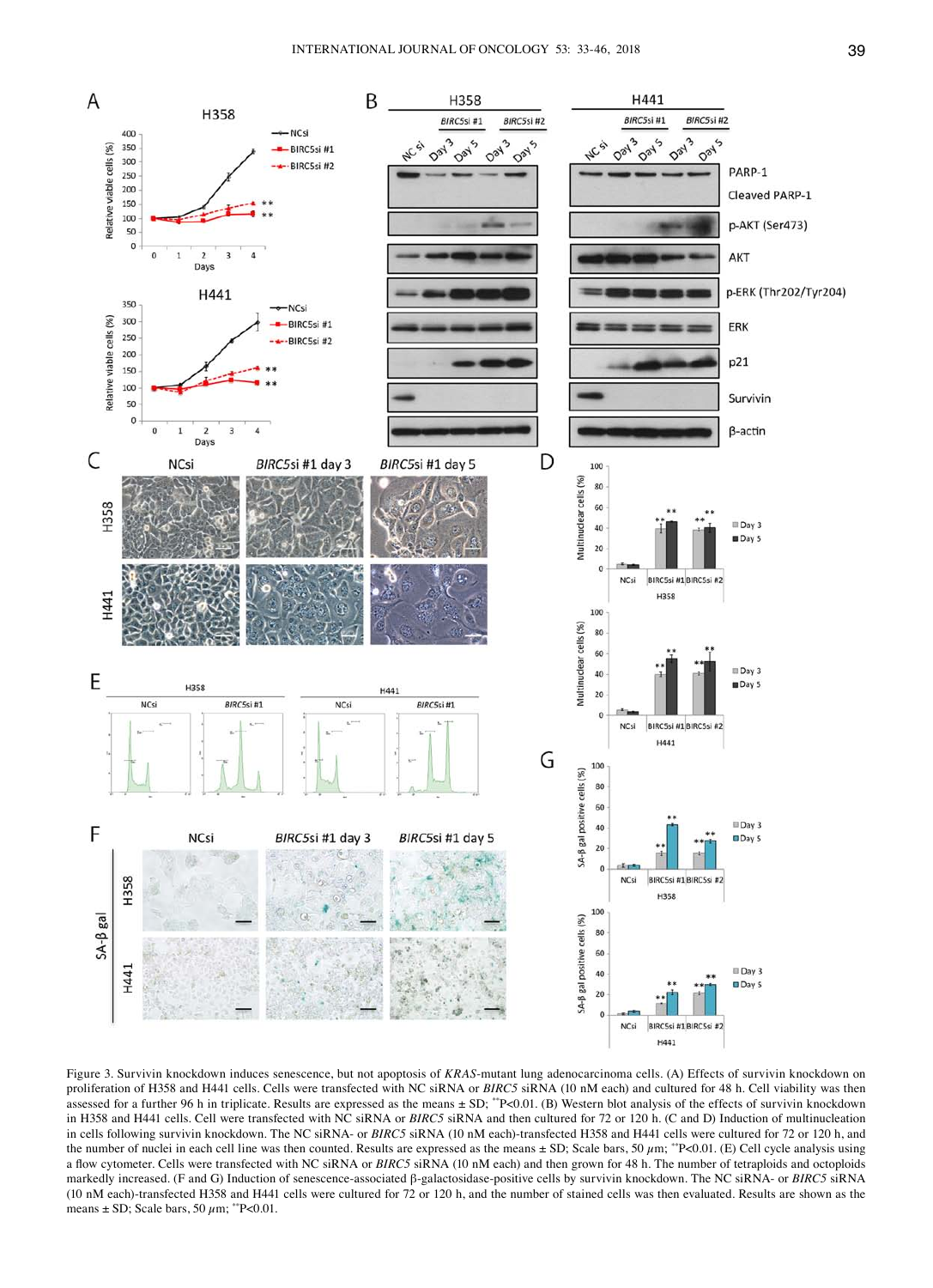

Figure 4. Combination of survivin knockdown with ABT-263 and trametinib effectively induces apoptosis of *KRAS*-mutant lung adenocarcinoma cells. (A) Effects of triple combination therapy of survivin knockdown, ABT-263 and trametinib on the viability of H358 and H441 cells. Cells were transfected with *BIRC5* siRNA #1 or #2 (10 nM each) and cultured for 48 h. Cells were then treated with the ABT-263 (1  $\mu$ M) alone, trametinib (25 nM) alone, both, or neither for a further 72 h. Results are shown as the means  $\pm$  SD; \*\*P<0.01. (B) Crystal violet staining of viable cells. NC siRNA or *BIRC5* siRNA #1 (10 nM each)transfected cells were grown for 48 h. A total of  $5x10^5$  cells were then seeded in 6-well plates and treated with ABT-263 (1  $\mu$ M) alone, trametinib (25 nM) alone, both, or neither for a further 72 h. Cells were then fixed and stained with crystal violet. (C) The effects of triple combination therapy of survivin knockdown, ABT-263 and trametinib on caspase 3/7 activity in H358 and H441 cells. The NC siRNA- or *BIRC5* siRNA #1 (10 nM each)-transfected cells were cultured for 48 h, and the cells were then treated with ABT-263 (1  $\mu$ M) alone, trametinib (25 nM) alone, both, or neither for a further 24 h before evaluating caspase activity. Caspase 3/7 activity was normalized to 100 for the mean of three control (NCsi) dishes. Columns, mean (n=3); bars, SD; \*\*P<0.01. (D) Western blot analysis of the effects of the triple combination therapy on H358 and H441 cells. Cells were treated in the same manner as described in (A) or (B). Of note, Bim (EL) was dephosphorylated by trametinib treatment, and then accumulated in the cell. EL, extra-long; L, long; S, short.

we treated the H358 and H441 cells in which survivin was knocked down with ABT-263 alone, trametinib alone, or a combination of ABT-263 and trametinib (hereafter referred to as AT therapy). As expected, AT therapy clearly decreased cell viability (Fig. 4A and B), markedly elevated caspase 3/7 activation (Fig. 4C), and considerably increased the expression levels of γH2AX and cleaved PARP-1 (Fig. 4D). Of note, selumetinib, another MEK inhibitor, replaced trametinib and had similar results (data not shown). Taken together, these findings suggest that the combination treatment of survivin knockdown, ABT-263 and trametinib, is an efficacious treatment for *KRAS*-mutant lung adenocarcinomas.

*Triple combination therapy is also effective against 3D-cultured KRAS-mutant lung adenocarcinomas cells.* Up to this point, our experiments were carried out using conventional, monolayer culture conditions, which do not truly reflect the *in vivo* environment (32,33). We thus employed a 3D on-top culture condition to recapitulate aspects of the *in vivo* environment (Fig. 5A), and then analyzed microspheroids comprising  $\sim 50$  cells (<100  $\mu$ m in diameter), which we believe mimic the micrometastases of lung adenocarcinoma. The NC siRNA-transfected microspheroids steadily increased in size over time, whereas the *BIRC5* siRNA-transfected microspheroids grew at a much slower rate (Fig. 5B). In addition, the microspheroids treated with the triple combination of survivin knockdown and AT therapy were markedly decreased in size (Fig. 5B), and this was confirmed by a viability assay (Fig. 5C). These findings suggest that the triple combination therapy could potentially eradicate the micrometastases of *KRAS*-mutant lung adenocarcinoma cells *in vivo*.

*Triple combination therapy is also effective for subcutaneous KRAS-mutant lung adenocarcinomas in mice.* To confirm the *in vivo* potency of the triple combination therapy, we subcutaneously implanted NC siRNA- or *BIRC5* siRNA-transfected H358 cells into mice. Since the efficacy of the pre-treated siRNAs was transient, we used the AteloGene to administer siRNAs to subcutaneous tumors. The NC siRNA-transfected cells grew steadily, whereas the *BIRC5* siRNA-transfected cells exhibited minimal proliferation. Moreover, AT therapy further reduced the size and weight of the tumor nodules derived from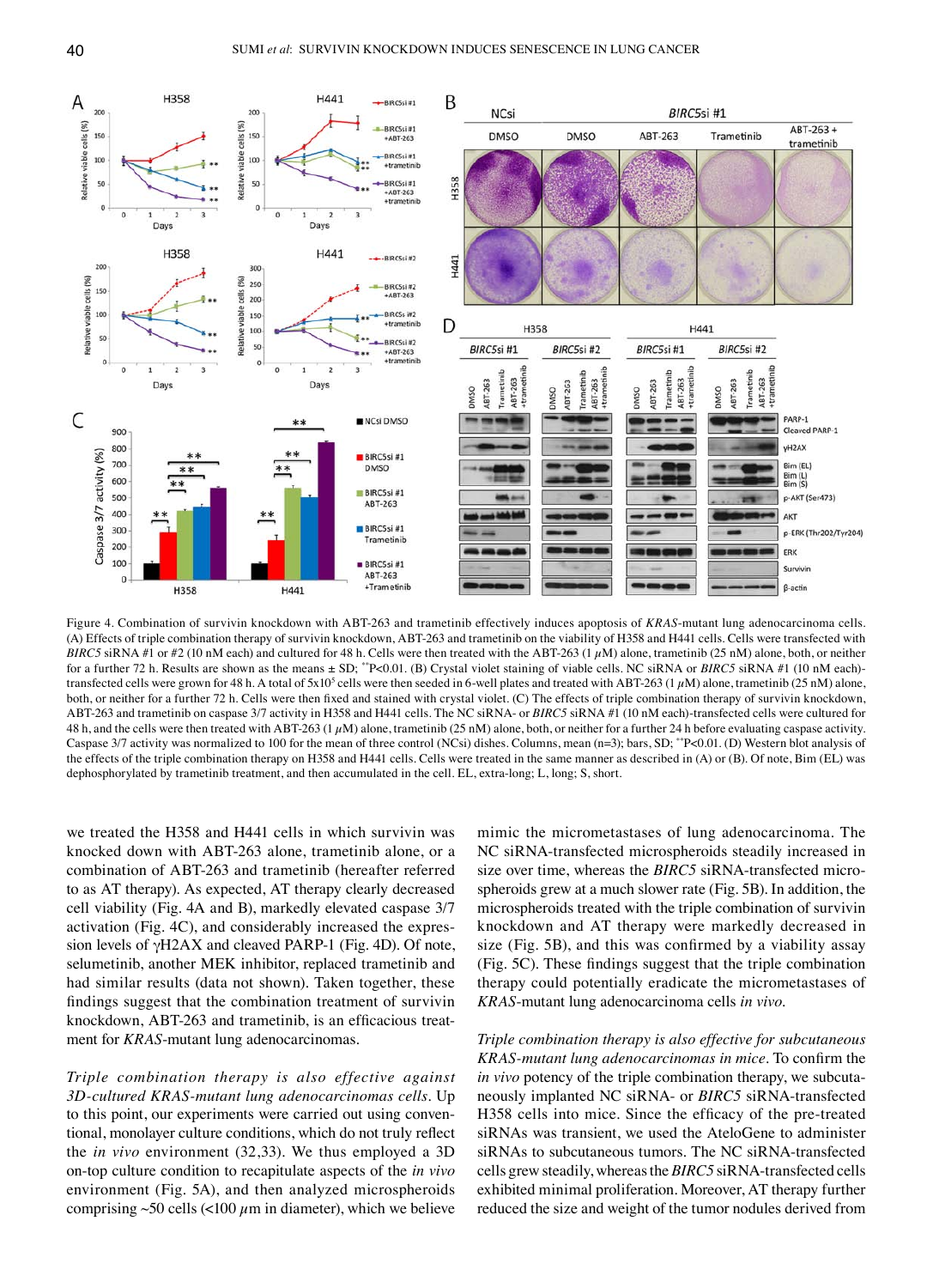

Figure 5. Triple combination therapy comprising of survivin knockdown, ABT-263 and trametinib is also effective against three-dimensionally (3D) cultured *KRAS*-mutant lung adenocarcinoma cells. (A) Schematic description of the experimental procedure and the representative image of a microspheroid in the 3D 'on-top' culture condition. (B) Representative images of microspheroids of 50 cells in 3D 'on-top' culture condition. The spheroids derived from NC siRNA- or *BIRC5* siRNA (10 nM each)-transfected cells were cultured in the absence or presence of ABT-263 (1  $\mu$ M) plus trametinib (25 nM) for 96 h. (C) Effects of the triple combination therapy on H358 and H441 spheroids. Viability was assessed as described in the schema in (A). Results are shown as the means  $\pm$  SD;  $P < 0.05$ ,  $P < 0.01$ .

*BIRC5* siRNA-transfected cells, although the effects of the therapy did not reach statistical significance (when comparing the *BIRC5* siRNA group to the triple combination treatment group) (Fig. 6A-C). Pathological analyses demonstrated that not only the NC siRNA-transfected tumors, but also the *BIRC5* siRNA-transfected nodules thrived in the absence of AT therapy, with a positive survivin expression noted in the cancer cell nuclei of both tumor types (Fig. 6D). We surmised that the *BIRC5* siRNA in the AteloGene had already been consumed by day 11, as Fig. 6A indicates that the tumor nodules derived from the *BIRC5* siRNA-transfected cells slightly, but steadily increased in size after day 11. However, Fig. 6D demonstrates that the triple combination therapy did suppress the expression of survivin, and induced apoptosis to a certain extent in the cells, indicating the *in vivo* efficacy of the triple combination therapy.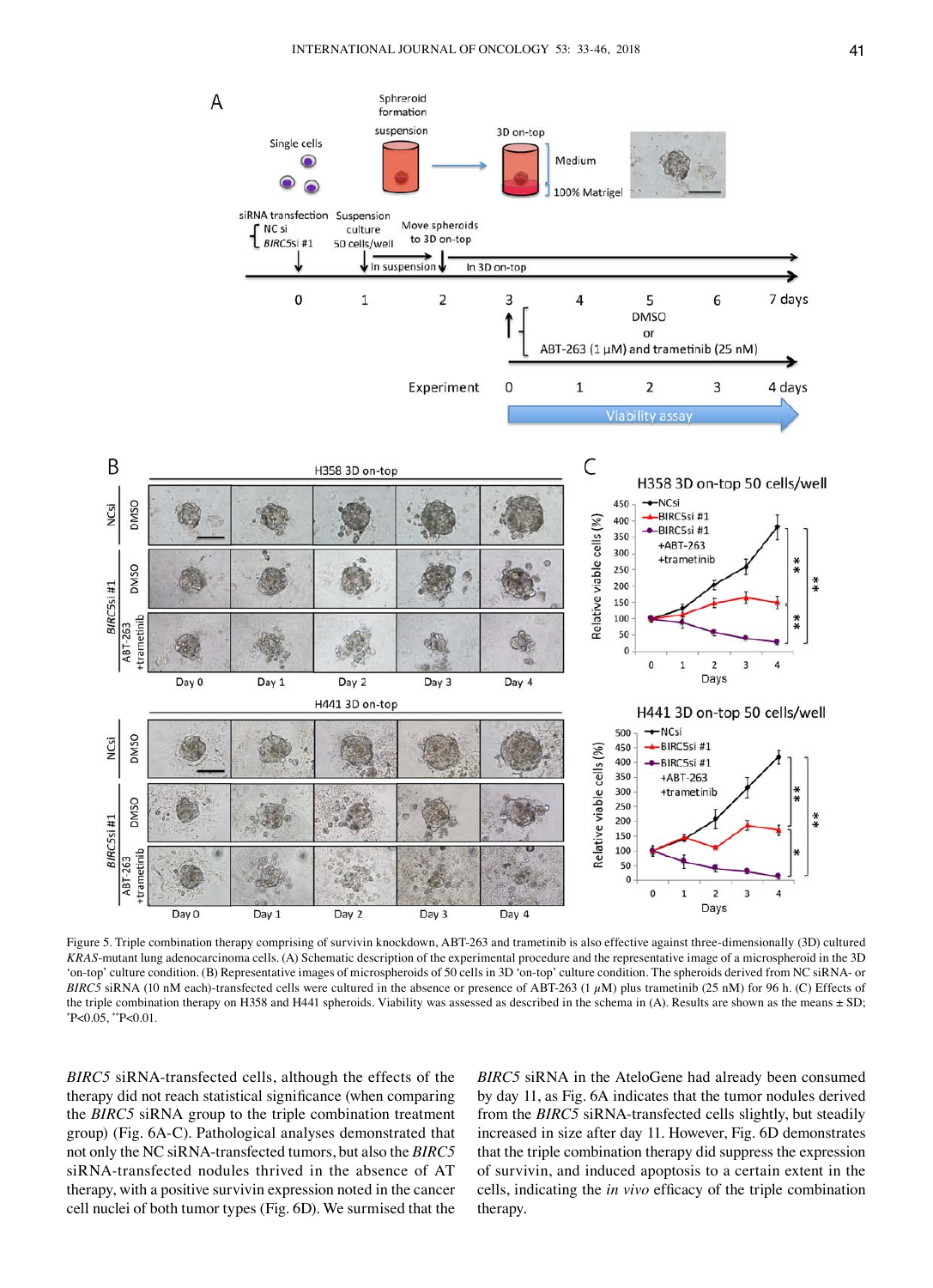

Figure 6. Triple combination of survivin knockdown, ABT-263, and trametinib decreases the size of xenografts of H358 cells. (A) Effects of the triple combination therapy on xenografts of H358 cells. Mice with tumor xenografts derived from *BIRC5* siRNA-transfected cells were untreated (n=5) or treated  $(n=5)$  with ABT-263 (50 mg/kg) and trametinib (0.6 mg/kg) for 22 days. Mice with NC siRNA-transfected xenografts  $(n=5)$  were treated with vehicle. Drugs were administered once daily by oral gavage. Tumor volumes (means  $\pm$  SD) were measured after the initiation of the AT treatment (day 1). 'Day 1' in this figure corresponds to the day 10 after implantation of the cells, when the AteloGene was also administered. Of note, one of the five mice with *BIRC5* siRNAtransfected xenografts receiving AT treatment died during the experiment. The death at day 13 was probably due to the side-effects of trametinib used, as only this mouse developed a severe skin rash from day 10, when the administration to the mouse was terminated. As previously shown in clinical practice, the use of trametinib can lead to the development of skin rash (55).  $P<0.05$ ,  $P<0.01$ . (B) Effects of the triple combination therapy on xenografts derived from H358 cells. Macroscopic images of the tumors resected from mice are represented. Fourteen tumor nodules presented herein were derived from the 14 mice that survived to the end of the therapy. (C) Effect of the triple combination therapy on xenografts of H358 cells. The weight of each tumor, shown in (B), was measured, and the results are presented as the means ± SD. \*P<0.05, \*\*P<0.01. (D) Pathological examination of xenografts. Hematoxylin and eosin (H&E) staining and immunohistochemistry for survivin of xenografts in each treatment condition. Of note, tumors derived from both the NC si-transfected and *BIRC5* si-transfected cells without AT therapy expressed survivin in the nuclei, whereas the staining observed in the tumors derived from *BIRC5* si-transfected cells with AT therapy were likely to reflect immunoglobulins derived from the mouse; i.e., non-specific staining.

*TTF‑1 knockdown suppresses the proliferation of KRASmutant lung adenocarcinoma cells and induces partial survivin knockdown.* TTF-1 knockdown using *NKX2‑1* siRNA slightly, but significantly suppressed the proliferation of the H358 cells and H441 cells (Fig. 7A). Of note, the expression levels of survivin appeared to decrease slightly when TTF-1 was knocked down (Fig. 7B and C). These observations suggest that TTF-1 probably enhances the growth of TTF-1 positive, differentiated *KRAS*-mutant lung adenocarcinoma cells, and that the expression levels of survivin are possibly controlled, at least in part, by TTF-1.

## **Discussion**

In this study, we demonstrated that in lung adenocarcinoma patients, the OS of patients with tumors expressing high mRNA levels of *BIRC5* (survivin) is markedly shorter than that of patients with low expression levels. Furthermore, the OS of patients with *KRAS*-mutant lung adenocarcinomas expressing survivin protein is also significantly shorter than

that of patients with survivin-negative tumors. Since the majority of the *KRAS*-mutant lung adenocarcinoma tissues we analyzed were well-differentiated and positive for TTF-1 and E-cadherin, we selected and analyzed H358 and H441 cells, two TTF-1-positive, differentiated *KRAS*-mutant lung adenocarcinoma cell lines, to explore a treatment strategy that would be able to induce extensive apoptosis of these cancer cells. We found that the combination of survivin knockdown along with ABT-263 and trametinib treatment induced massive apoptosis of these cancer cells.

Previous studies have indicated that survivin-positive, small-sized lung adenocarcinomas and non-small cell lung carcinomas are significantly associated with an unfavorable outcome (39-42); however, little information is available as to the roles of survivin in *KRAS*-mutant lung adenocarcinoma. In this study, we demonstrated that survivin-positive, *KRAS*-mutant lung adenocarcinomas are more malignant than survivin-negative tumors in terms of survival data. Although the knockdown of survivin in cells reportedly inhibits cell division and causes multinucleation (43,44), we confirmed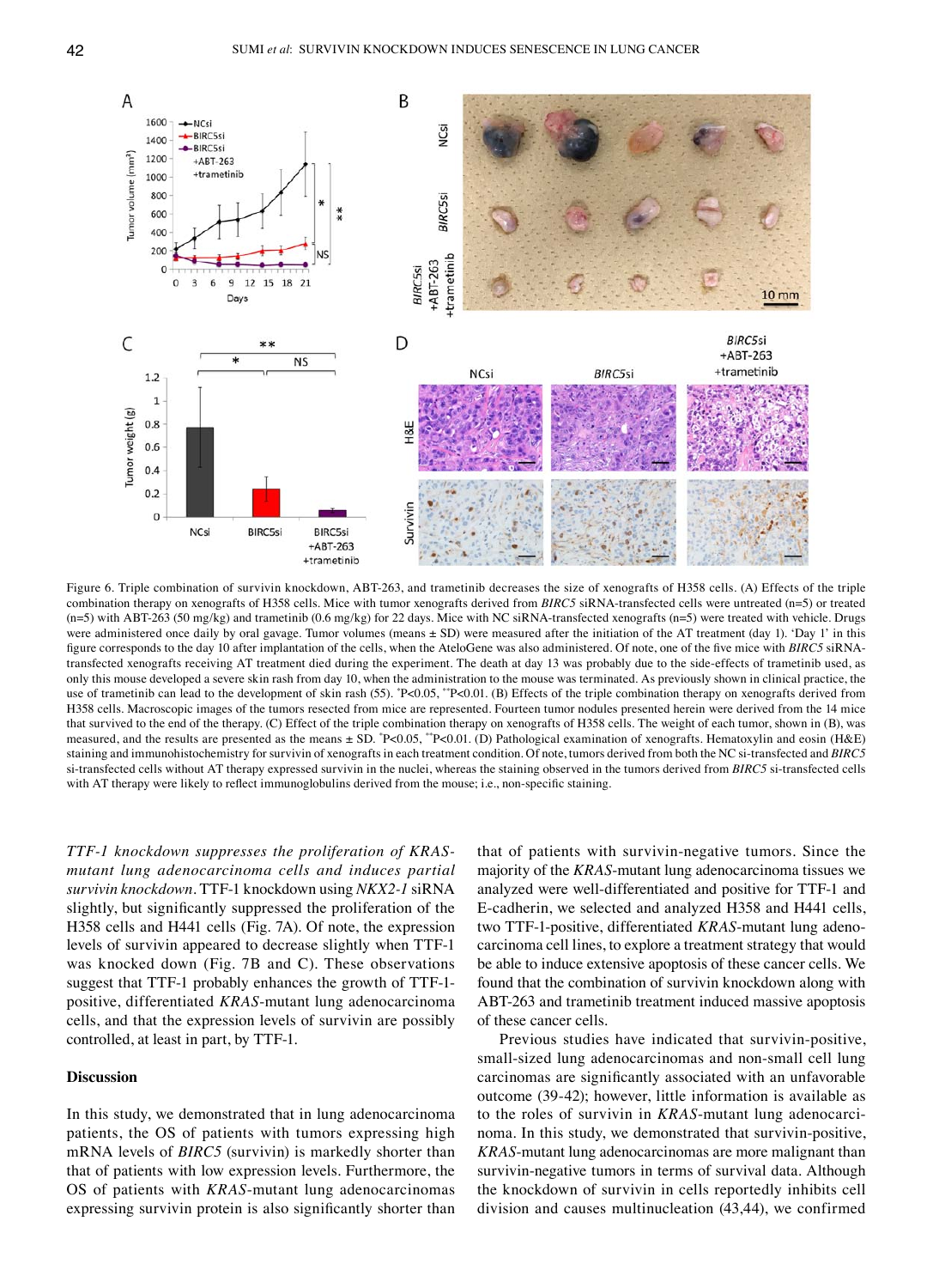

Figure 7. KRAS-mutant lung adenocarcinoma cells are slightly dependent on TTF-1 for proliferation. (A) Effects of TTF-1 knockdown on the proliferation of H358 and H441 cells. Cells were transfected with NC siRNA or *NKX2‑1* siRNA (10 nM each) and cultured for 48 h. Viable cells were estimated for another 96 h in triplicate. Results are shown as the means ± SD; \*\*P<0.01. (B) Western blot analysis of the effects of TTF-1 knockdown in H358 and H441 cells. Cells were transfected with NC siRNA or *NKX2*<sup>-1</sup> siRNA (10 nM each) and then cultured for 72 h. (C) Quantification of survivin expression, as shown in (B), in NC siRNA- or *NKX2-1* siRNA (10 nM each)-transfected H358 and H441 cells. Columns, mean (n=3); bars, ± SD; \*P<0.05, \*\*P<0.01.

that survivin knockdown renders the H358 and H441 cells multinucleated owing to a cytokinesis block. Furthermore, we observed a gradual increase in p21 expression and an increase in senescence-associated β-galactosidase activity in the survivin-depleted cells. In other words, survivin knockdown alone was not able to trigger apoptosis of the H358 and H441 cells, but induced cellular senescence. However, the *KRAS*-mutant cells in which survivin was knocked down in monolayer underwent massive apoptosis following AT therapy, probably as trametinib dephosphorylates Bim, a pro-apoptotic Bcl-2 family member, and dephosphorylated Bim can avoid undergoing degradation through the ubiquitin-proteasome system (37,38). It has also been indicated that *KRAS*-mutant carcinomas, particularly ones exhibiting an epithelial phenotype, usually depend on Bcl-xL, an anti-apoptotic Bcl-2 family of proteins, for survival (38). Although we inhibited the anti-apoptotic function of Bcl-xL using ABT-263 in this study, a recent study demonstrated that not only Bcl-xL, but also Mcl-1, another anti-apoptotic Bcl-2 family member, plays a key role in the survival of *KRAS*-mutated lung cancers (45). More importantly, the triple combination of survivin knockdown, ABT-263 and trametinib, substantially decreased the size of the microspheroids of *KRAS*-mutant cancer cells in 3D on-top culture. Although the 3D 'on-top' culture model exploited in this study cannot fully recapitulate all aspects of the *in vivo* microenvironment, it does offer more benefits than a monolayer culture (32,33). Distant metastases following surgery in clinical practice are likely to result from the marked growth of pre-existing micrometastatic foci, which cannot be detected using current imaging diagnostics (46). Our triple combination therapy clearly decreased the viability of the cells in the 3D-cultured microspheroids, each of which consisted of only 50 *KRAS*-mutant cancer cells as a model of micrometastasis. This suggests that the triple combination could eradicate micrometastatic foci, or at least prevent them from growing. We further confirmed the effectiveness of the triple combination therapy for H358 cells *in vivo*, and also found that the treatment induced extensive apoptosis of the *EGFR*-mutant H1975 cells in monolayer (data not shown), suggesting that the triple combination could be applicable to lung adenocarcinoma in general.

Almost all *EGFR*-mutant lung adenocarcinomas express TTF-1, whereas invasive mucinous adenocarcinomas of the lung, most of which harbor the *KRAS* mutation, do not express TTF-1 (25,27,47). Of note, the loss of TTF-1 expression in pulmonary *KRAS*-mutated mucinous tumors is probably due to an inactivating mutation and/or hypermethylation of the *NKX2‑1* gene (48,49). TTF‑1 serves as a lineage-specific oncogene in *EGFR*-mutant lung adenocarcinomas through the induction of ROR1, a tyrosine kinase (50). By contrast, the TTF-1-negative, *KRAS*-mutant lung adenocarcinoma cell line, A549 cells, are sensitized to cisplatin by forced expression of the *NKX2‑1* gene, suggesting that *KRAS* mutation and TTF-1 expression have negative effect(s) on each other (51). However, the majority of the primary *KRAS*-mutant lung adenocarcinoma tissues analyzed in the present study were relatively differentiated, TTF-1-positive tumors. In addition, the H358 cells and H441 cells, exhibiting a similar phenotype to that of the cancer tissues examined, are partly dependent on TTF-1 for proliferation. This effect of TTF-1 on *KRAS*-mutant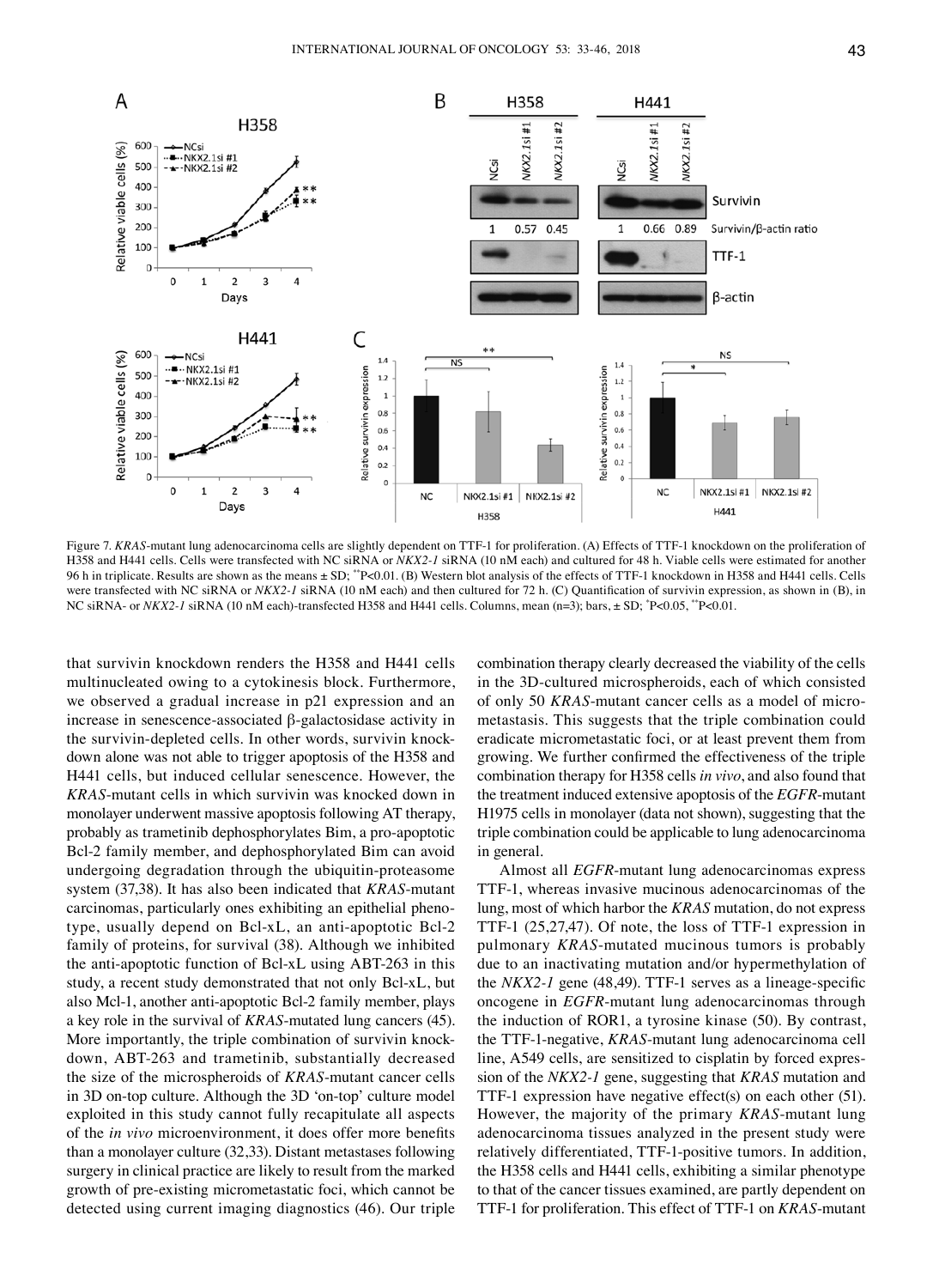cancer cells may be regulated by, at least in part, survivin. Collectively, these findings raise the possibility that TTF‑1 serves as an oncogene in *KRAS*-mutant, well-differentiated lung adenocarcinomas through survivin induction and other unknown mechanism(s).

More than half of the *KRAS*-mutated lung adenocarcinomas analyzed in the present study were of the TRU-type, and one fourth of them were classified as AIS or MIA. Although these pathological findings may seem unexpected in that quite a few *KRAS*-mutant lung adenocarcinomas are less aggressive than might be expected, we would like to stress that the findings mentioned above are consistent with those of previous reports (27,52). This suggests that *KRAS*-mutant lung adenocarcinomas, at least operable ones, appear more differentiated and less aggressive than might be thought.

This study has several limitations. First, although the immunohistochemical expression of survivin in *KRAS*-mutant lung adenocarcinomas was linked to an unfavorable outcome, we analyzed the tissue samples from a limited number of patients. We thus need to confirm our findings with a larger selection of *KRAS*-mutant lung cancer tissue samples. Second, although trametinib is available in clinical practice, ABT-263 is currently undergoing clinical trials (https://clinicaltrials. gov/ct2/show/NCT02079740), and has been reported to cause thrombocytopenia (53,54). Finally, we limited our analysis of *KRAS*-mutant lung adenocarcinoma cell lines to two types, and therefore we cannot conclude that the majority of *KRAS*-mutant lung cancers will be sensitive to the triple combination therapy.

In conclusion, *KRAS*-mutant lung adenocarcinoma tissues examined in this study mostly express TTF-1, and the cancer cells depend, at least in part, on TTF-1 for growth. In addition, survivin-positive *KRAS*-mutant lung adenocarcinomas are more malignant than survivin-negative adenocarcinomas, and survivin knockdown induces senescence in cancer cells. The triple combination therapy of survivin-depletion, ABT-263, and trametinib can induce substantial apoptosis in *KRAS*-mutant cancer cells both *in vitro* and *in vivo*. It can thus be concluded that survivin is a promising target for the treatment of *KRAS*-mutant lung adenocarcinomas, with a triple combination therapy potentially a valuable approach for treating such cancers.

## **Acknowledgements**

The authors would like to thank Dr Rebecca Jackson, from the Edanz Group (www.edanzediting.com/ac) for editing a draft of this manuscript.

## **Funding**

This study was supported in part by Grants-in-Aid for Young Scientists from JSPS, Grant Number 16K19459 (to TS), and funded by support from the Ono Cancer Research Fund (to YS).

#### **Availability of data and materials**

The analyzed datasets generated during the study are available from the corresponding author on reasonable request.

## **Authors' contributions**

TS conducted most of the experiments in this study with some assistance from YT and MT. SH, YM, and YS examined the lung cancer tissues for *KRAS* mutation. MY carried out cell cycle analyses. GY, TH, AW, and HT provided the tumor tissues and analyzed the clinical data. TN, AW and HT provided helpful discussions and critically reviewed the manuscript. YS designed and conceived the study. TS and YS analyzed all the data, and wrote the manuscript. All authors commented on and approved the manuscript.

#### **Ethics approval and consent to participate**

All the experimental procedures involving human samples were approved by the Institutional Review Board at Sapporo Medical University. Written informed consent was not obtained from the patients for conducting this retrospective study. Instead, the patients were informed of the outline of this study through the website of Sapporo Medical University so that they could 'opt out' from the study if they wished. All animal experimentation was conducted in accordance with the protocol approved by the Animal Committee at Sapporo Medical University.

## **Consent for publication**

Not applicable.

## **Competing interests**

The authors declare that they have no competing interests.

#### **References**

- 1. Jemal A, Bray F, Center MM, Ferlay J, Ward E and Forman D: Global cancer statistics. CA Cancer J Clin 61: 69-90, 2011.
- 2. Chalela R, Curull V, Enríquez C, Pijuan L, Bellosillo B and Gea J: Lung adenocarcinoma: From molecular basis to genome-guided therapy and immunotherapy. J Thorac Dis 9: 2142-2158, 2017.
- 3. Shaw AT, Ou SH, Bang YJ, Camidge DR, Solomon BJ, Salgia R, Riely GJ, Varella-Garcia M, Shapiro GI, Costa DB, *et al*: Crizotinib in ROS1-rearranged non-small-cell lung cancer. N Engl J Med 371: 1963-1971, 2014.
- 4. Yoh K, Seto T, Satouchi M, Nishio M, Yamamoto N, Murakami H, Nogami N, Matsumoto S, Kohno T, Tsuta K, *et al*: Vandetanib non-small-cell lung cancer (LURET): An open-label, multicentre phase 2 trial. Lancet Respir Med 5: 42-50, 2017.
- 5. Serizawa M, Koh Y, Kenmotsu H, Isaka M, Murakami H, Akamatsu H, Mori K, Abe M, Hayashi I, Taira T, *et al*: Assessment of mutational profile of Japanese lung adenocarcinoma patients by multitarget assays: A prospective, single-institute study. Cancer 120: 1471-1481, 2014.
- 6. Pylayeva-Gupta Y, Grabocka E and Bar-Sagi D: RAS oncogenes: Weaving a tumorigenic web. Nat Rev Cancer 11: 761-774, 2011.
- 7. Stephen AG, Esposito D, Bagni RK and McCormick F: Dragging ras back in the ring. Cancer Cell 25: 272-281, 2014.
- 8. Jänne PA, van den Heuvel MM, Barlesi F, Cobo M, Mazieres J, Crinò L, Orlov S, Blackhall F, Wolf J, Garrido P, *et al*: Selumetinib plus docetaxel compared with docetaxel alone and progressionfree survival in patients with *KRAS*-mutant advanced non-small cell lung cancer: The SELECT-1 Randomized Clinical Trial. JAMA 317: 1844-1853, 2017.
- 9. Blumenschein GR Jr, Smit EF, Planchard D, Kim DW, Cadranel J, De Pas T, Dunphy F, Udud K, Ahn MJ, Hanna NH, *et al*: A randomized phase II study of the MEK1/MEK2 inhibitor trametinib (GSK1120212) compared with docetaxel in *KRAS*mutant advanced non-small-cell lung cancer (NSCLC). Ann Oncol 26: 894-901, 2015.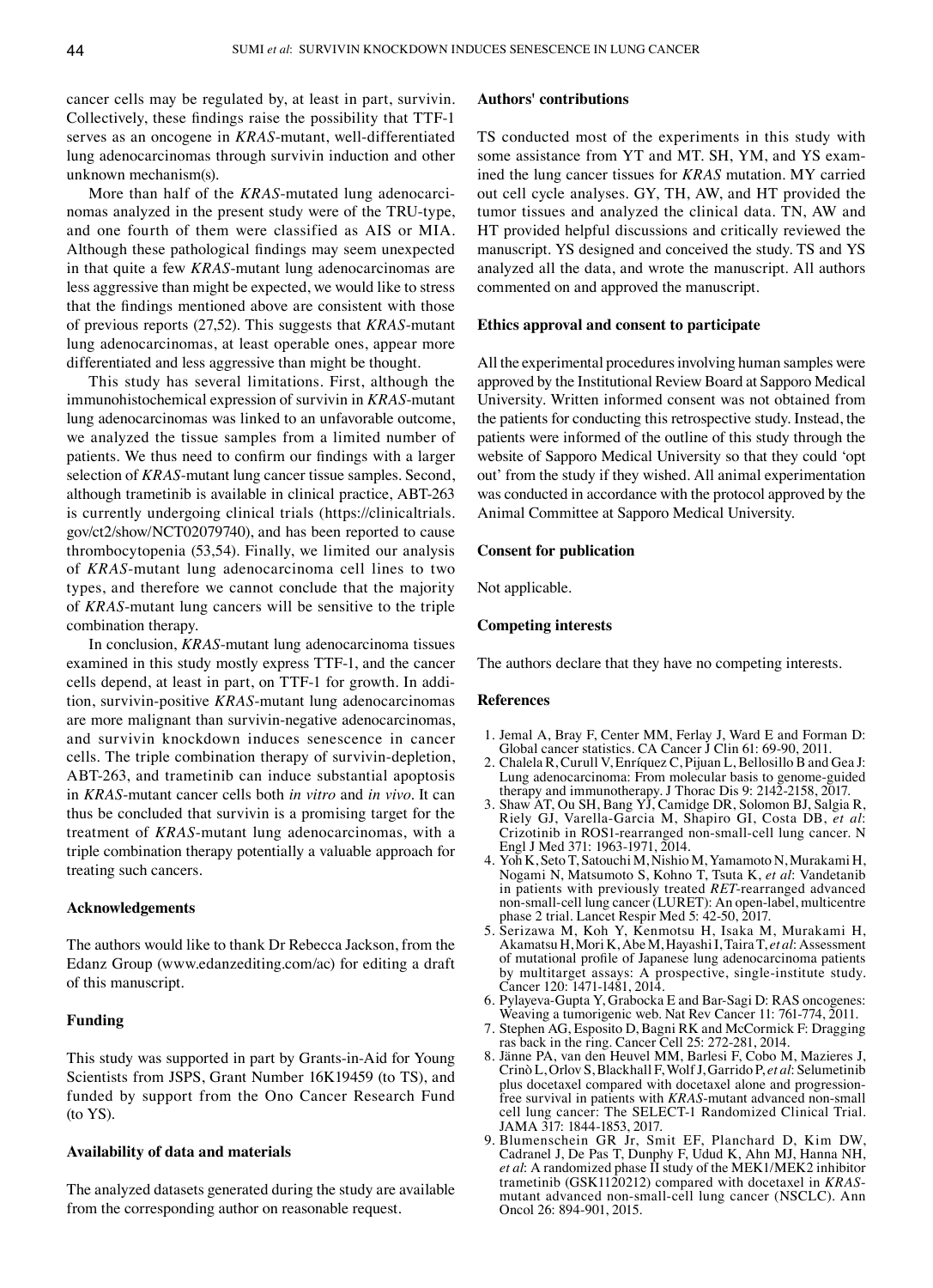- 10. Sandler A, Gray R, Perry MC, Brahmer J, Schiller JH, Dowlati A, Lilenbaum R and Johnson DH: Paclitaxel-carboplatin alone or with bevacizumab for non-small-cell lung cancer. N Engl J Med 355: 2542-2550, 2006.
- 11. Garon EB, Ciuleanu TE, Arrieta O, Prabhash K, Syrigos KN, Goksel T, Park K, Gorbunova V, Kowalyszyn RD, Pikiel J, *et al*: Ramucirumab plus docetaxel versus placebo plus docetaxel for second-line treatment of stage IV non-small-cell lung cancer after disease progression on platinum-based therapy (REVEL): A multicentre, double-blind, randomised phase 3 trial. Lancet 384: 665-673, 2014.
- 12. Borghaei H, Paz-Ares L, Horn L, Spigel DR, Steins M, Ready NE, Chow LQ, Vokes EE, Felip E, Holgado E, *et al*: Nivolumab versus docetaxel in advanced nonsquamous non-small-cell lung cancer. N Engl J Med 373: 1627-1639, 2015.
- 13. Reck M, Rodríguez-Abreu D, Robinson AG, Hui R, Csőszi T, Fülöp A, Gottfried M, Peled N, Tafreshi A, Cuffe S, *et al*; KEYNOTE-024 Investigators: Pembrolizumab versus chemotherapy for PD-L1-positive non-small-cell lung cancer. N Engl J Med 375: 1823-1833, 2016.
- 14. Altieri DC: Survivin, cancer networks and pathway-directed drug discovery. Nat Rev Cancer 8: 61-70, 2008.
- 15. Mita AC, Mita MM, Nawrocki ST and Giles FJ: Survivin: Key regulator of mitosis and apoptosis and novel target for cancer therapeutics. Clin Cancer Res 14: 5000-5005, 2008.
- 16. Adida C, Berrebi D, Peuchmaur M, Reyes-Mugica M and Altieri DC: Anti-apoptosis gene, survivin, and prognosis of neuroblastoma. Lancet 351: 882-883, 1998.
- 17. Kawasaki H, Altieri DC, Lu CD, Toyoda M, Tenjo T and Tanigawa N: Inhibition of apoptosis by survivin predicts shorter survival rates in colorectal cancer. Cancer Res 58: 5071-5074, 1998.
- 18. Tanaka K, Iwamoto S, Gon G, Nohara T, Iwamoto M and Tanigawa N: Expression of survivin and its relationship to loss of apoptosis in breast carcinomas. Clin Cancer Res 6: 127-134, 2000.
- 19. Monzó M, Rosell R, Felip E, Astudillo J, Sánchez JJ, Maestre J, Martín C, Font A, Barnadas A and Abad A: A novel anti-apoptosis gene: Re-expression of survivin messenger RNA as a prognosis marker in non-small-cell lung cancers. J Clin Oncol 17: 2100-2104, 1999.
- 20. Chaopotong P, Kajita S, Hashimura M and Saegusa M: Nuclear survivin is associated with cell proliferative advantage in uterine cervical carcinomas during radiation therapy. J Clin Pathol 65: 424-430, 2012.
- 21. Als AB, Dyrskjøt L, von der Maase H, Koed K, Mansilla F, Toldbod HE, Jensen JL, Ulhøi BP, Sengeløv L, Jensen KM, *et al*: Emmprin and survivin predict response and survival following cisplatin-containing chemotherapy in patients with advanced bladder cancer. Clin Cancer Res 13: 4407-4414, 2007.
- 22. Huang W, Mao Y, Zhan Y, Huang J, Wang X, Luo P, Li LI, Mo D, Liu Q, Xu H, *et al*: Prognostic implications of survivin and lung resistance protein in advanced non-small cell lung cancer treated with platinum-based chemotherapy. Oncol Lett 11: 723-730, 2016.
- 23. Zaffaroni N and Daidone MG: Survivin expression and resistance to anticancer treatments: Perspectives for new therapeutic interventions. Drug Resist Updat 5: 65-72, 2002.
- 24. Yilmaz A, Mohamed N, Patterson KA, Tang Y, Shilo K, Villalona-Calero MA, Davis ME, Zhou X, Frankel W, Otterson GA, *et al*: Increased NQO1 but not c-MET and survivin expression in non-small cell lung carcinoma with *KRAS* mutations. Int J Environ Res Public Health 11: 9491-9502, 2014.
- 25. Yamaguchi T, Hosono Y, Yanagisawa K and Takahashi T: NKX2-1/TTF-1: An enigmatic oncogene that functions as a double-edged sword for cancer cell survival and progression. Cancer Cell 23: 718-723, 2013.
- 26. Matsukuma S, Yoshihara M, Suda T, Shiozawa M, Akaike M, Ishikawa T, Koizume S, Sakuma Y and Miyagi Y: Differential detection of *KRAS* mutations in codons 12 and 13 with a modified loop-hybrid (LH) mobility shift assay using an inserttype LH-generator. Clin Chim Acta 412: 1874-1878, 2011.
- 27. Yatabe Y, Kosaka T, Takahashi T and Mitsudomi T: EGFR mutation is specific for terminal respiratory unit type adenocarcinoma. Am J Surg Pathol 29: 633-639, 2005.
- 28. Győrffy B, Surowiak P, Budczies J and Lánczky A: Online survival analysis software to assess the prognostic value of biomarkers using transcriptomic data in non-small-cell lung cancer. PLoS One 8: e82241, 2013.
- 29. Yamaguchi M, Hirai S, Tanaka Y, Sumi T, Miyajima M, Mishina T, Yamada G, Otsuka M, Hasegawa T, Kojima T, *et al*: Fibroblastic foci, covered with alveolar epithelia exhibiting epithelial-mesenchymal transition, destroy alveolar septa by disrupting blood flow in idiopathic pulmonary fibrosis. Lab Invest 97: 232-242, 2017.
- 30. Sakuma Y, Nishikiori H, Hirai S, Yamaguchi M, Yamada G, Watanabe A, Hasegawa T, Kojima T, Niki T and Takahashi H: Prolyl isomerase Pin1 promotes survival in *EGFR*-mutant lung adenocarcinoma cells with an epithelial-mesenchymal transition phenotype. Lab Invest 96: 391-398, 2016.
- 31. Sakuma Y, Matsukuma S, Nakamura Y, Yoshihara M, Koizume S, Sekiguchi H, Saito H, Nakayama H, Kameda Y, Yokose T, *et al*: Enhanced autophagy is required for survival in *EGFR*-independent EGFR-mutant lung adenocarcinoma cells. Lab Invest 93: 1137-1146, 2013.
- 32. Lee GY, Kenny PA, Lee EH and Bissell MJ: Three-dimensional culture models of normal and malignant breast epithelial cells. Nat Methods 4: 359-365, 2007.
- 33. Shibue T and Weinberg RA: Integrin beta1-focal adhesion kinase signaling directs the proliferation of metastatic cancer cells disseminated in the lungs. Proc Natl Acad Sci USA 106: 10290-10295, 2009.
- 34. Tse C, Shoemaker AR, Adickes J, Anderson MG, Chen J, Jin S, Johnson EF, Marsh KC, Mitten MJ, Nimmer P, *et al*: ABT-263: A potent and orally bioavailable Bcl-2 family inhibitor. Cancer Res 68: 3421-3428, 2008.
- 35. Yamaguchi T, Kakefuda R, Tajima N, Sowa Y and Sakai T: Antitumor activities of JTP-74057 (GSK1120212), a novel MEK1/2 inhibitor, on colorectal cancer cell lines in vitro and in vivo. Int J Oncol 39: 23-31, 2011.
- 36. Kitai H, Ebi H, Tomida S, Floros KV, Kotani H, Adachi Y, Oizumi S, Nishimura M, Faber AC and Yano S: Epithelial-tomesenchymal transition defines feedback activation of receptor tyrosine kinase signaling induced by MEK inhibition in *KRAS*-mutant lung cancer. Cancer Discov 6: 754-769, 2016.
- 37. Chang J, Wang Y, Shao L, Laberge RM, Demaria M, Campisi J, Janakiraman K, Sharpless NE, Ding S, Feng W, *et al*: Clearance of senescent cells by ABT263 rejuvenates aged hematopoietic stem cells in mice. Nat Med 22: 78-83, 2016.
- 38. Corcoran RB, Cheng KA, Hata AN, Faber AC, Ebi H, Coffee EM, Greninger P, Brown RD, Godfrey JT, Cohoon TJ, *et al*: Synthetic lethal interaction of combined BCL-XL and MEK inhibition promotes tumor regressions in *KRAS* mutant cancer models. Cancer Cell 23: 121-128, 2013.
- 39. Ikehara M, Oshita F, Kameda Y, Ito H, Ohgane N, Suzuki R, Saito H, Yamada K, Noda K and Mitsuda A: Expression of survivin correlated with vessel invasion is a marker of poor prognosis in small adenocarcinoma of the lung. Oncol Rep 9: 835-838, 2002.
- 40. Wang M, Liu BG, Yang ZY, Hong X and Chen GY: Significance of survivin expression: Prognostic value and survival in stage III non-small cell lung cancer. Exp Ther Med 3: 983-988, 2012.
- 41. Oshita F, Ito H, Ikehara M, Ohgane N, Hamanaka N, Nakayama H, Saito H, Yamada K, Noda K, Mitsuda A, *et al*: Prognostic impact of survivin, cyclin D1, integrin beta1, and VEGF in patients with small adenocarcinoma of stage I lung cancer. Am J Clin Oncol 27: 425-428, 2004.
- 42. Sun PL, Jin Y, Kim H, Seo AN, Jheon S, Lee CT and Chung JH: Survivin expression is an independent poor prognostic marker in lung adenocarcinoma but not in squamous cell carcinoma. Virchows Arch 463: 427-436, 2013.
- 43. Yang D, Welm A and Bishop JM: Cell division and cell survival in the absence of survivin. Proc Natl Acad Sci USA 101: 15100-15105, 2004.
- 44. Dai D, Liang Y, Xie Z, Fu J, Zhang Y and Zhang Z: Survivin deficiency induces apoptosis and cell cycle arrest in HepG2 hepa- tocellular carcinoma cells. Oncol Rep 27: 621-627, 2012.
- 45. Yan X, Li P, Zhan Y, Qi M, Liu J, An Z, Yang W, Xiao H, Wu H, Qi Y, *et al*: Dihydroartemisinin suppresses STAT3 signaling and Mcl-1 and Survivin expression to potentiate ABT-263-induced apoptosis in Non-small Cell Lung Cancer cells harboring *EGFR* or *RAS* mutation. Biochem Pharmacol 150: 72-85, 2018.
- 46. Coello MC, Luketich JD, Litle VR and Godfrey TE: Prognostic significance of micrometastasis in non-small-cell lung cancer. Clin Lung Cancer 5: 214-225, 2004.
- 47. Sakuma Y: Epithelial-to-mesenchymal transition and its role in *EGFR*-mutant lung adenocarcinoma and idiopathic pulmonary fibrosis. Pathol Int 67: 379-388, 2017.